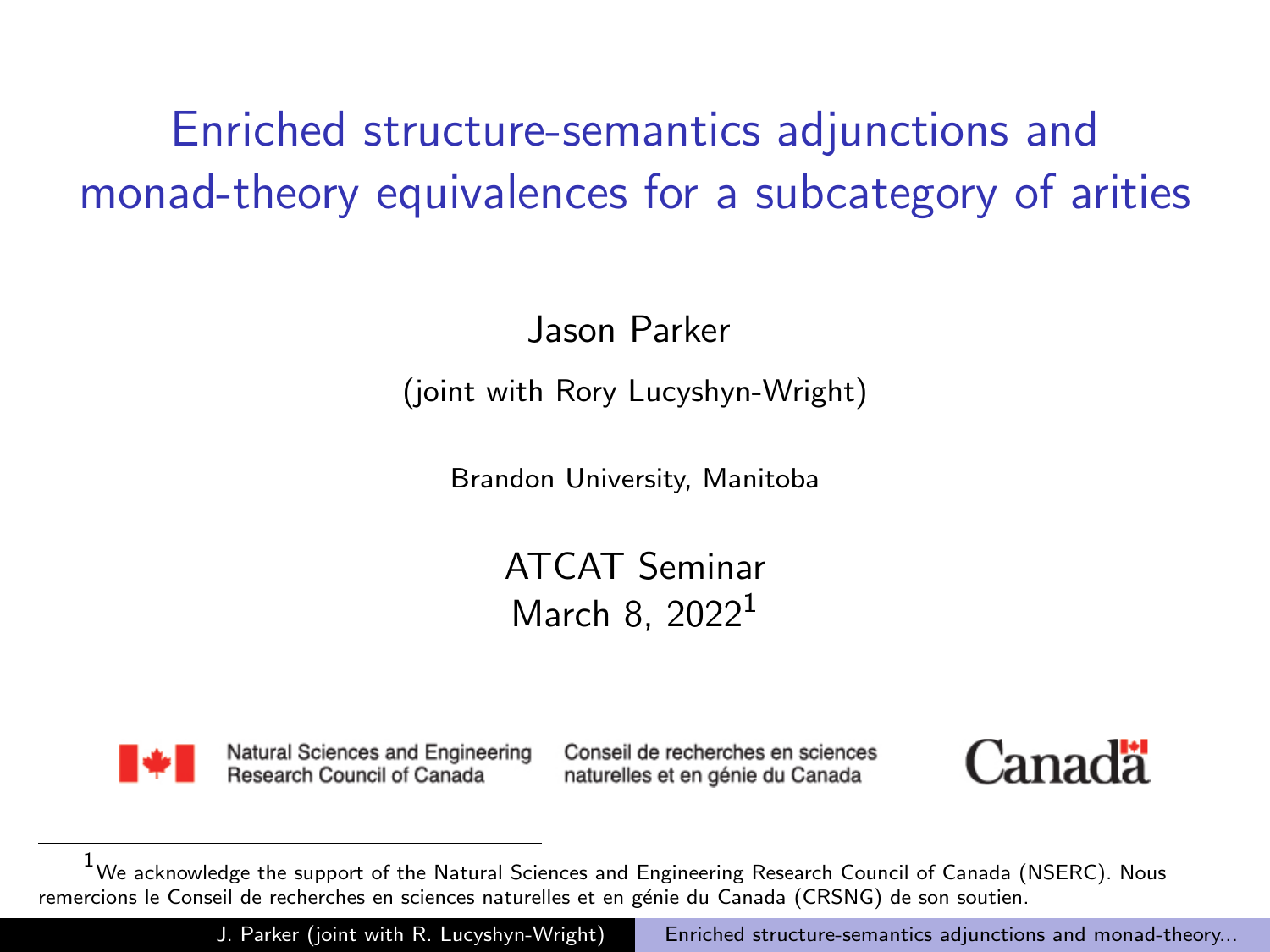#### **Motivation**

- Several structure-semantics adjunctions and monad-theory equivalences have been established in category theory.
- In [\[7\]](#page-26-0), Lawvere established a structure-semantics adjunction between Lawvere theories and *tractable* Set-valued functors, which was later generalized by Linton [\[8\]](#page-26-1). For a complete and well-powered closed category  $\mathscr V$ , Dubuc [\[4\]](#page-25-0) proved a structure-semantics adjunction between  $\mathscr V$ -theories and tractable  $\mathscr V$ -valued  $\mathscr V$ -functors.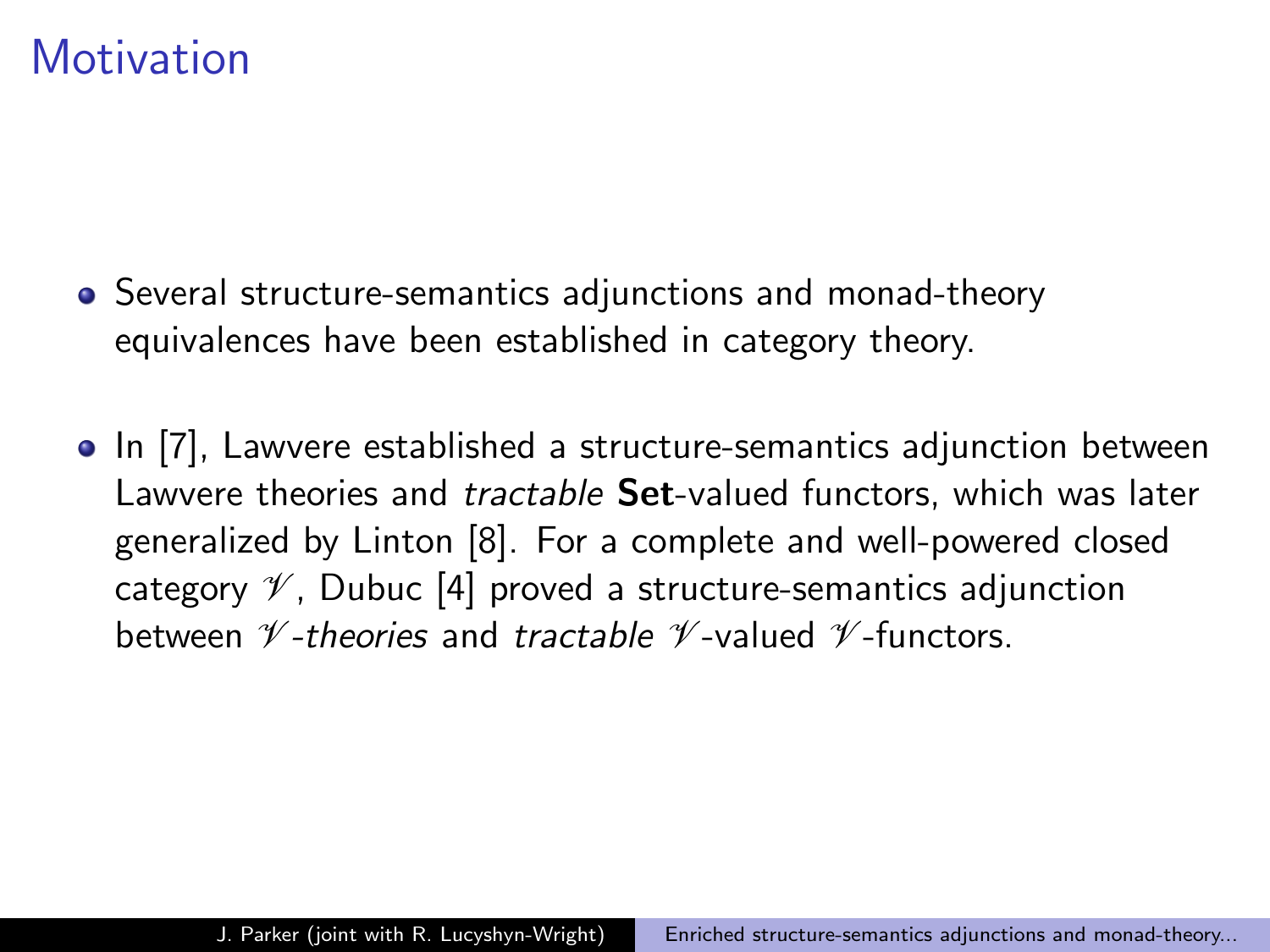# **Motivation**

- Linton [\[8\]](#page-26-1) also showed that there is an equivalence between Lawvere theories and finitary monads on Set. Lucyshyn-Wright [\[10\]](#page-26-2) generalized this by showing that if  $\mathscr{J} \hookrightarrow \mathscr{V}$  is any eleutheric system of arities in a closed category  $\mathscr V$ , then there is an equivalence between  $\not\!\!\!I$ -theories and  $\not\!\!\!I$ -ary  $\not\!\!\!V$ -monads on  $\not\!\!\!V$ .
- Building on earlier work of Power and Nishizawa [\[14,](#page-27-0) [13\]](#page-27-1), Bourke and Garner [\[2\]](#page-25-1) recently showed that if  $\mathscr{J} \hookrightarrow \mathscr{C}$  is any small subcategory of arities in a locally presentable  $\mathscr V$ -category  $\mathscr C$  over a locally presentable closed category  $\mathcal V$ , then there is an equivalence between  $\not\!\!\!\!\!/\,\,$  -theories and  $\not\!\!\!\!/\,\,$  -nervous  $\not\!\!\!\!/\,\,$  -monads on  $\,\mathscr{C}.$
- Neither equivalence subsumes the other; can both equivalences, along with the aforementioned structure-semantics adjunctions, be captured by a common framework that also yields new examples?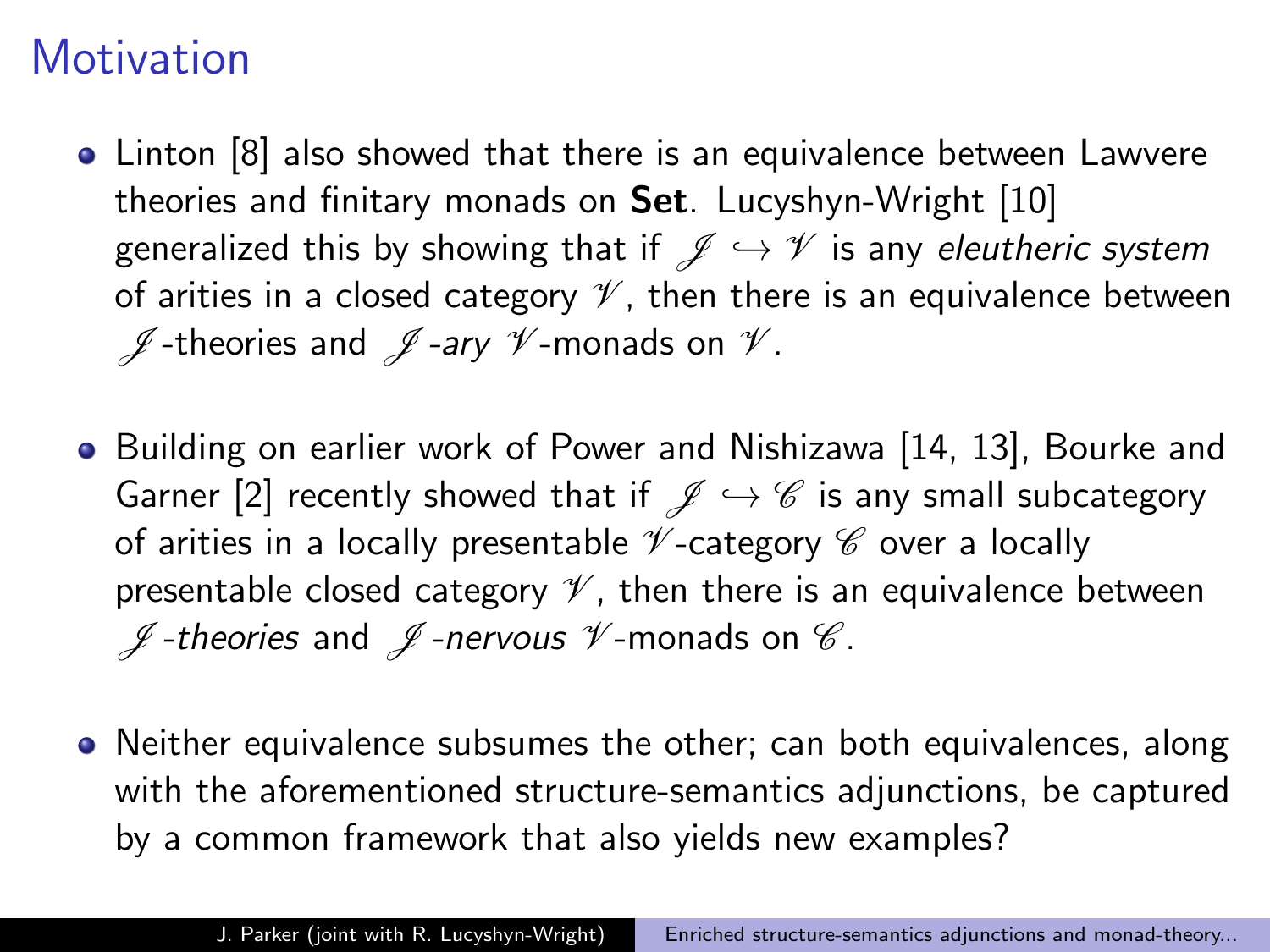# **Objectives**

- That is the subject of this talk: we have developed a general framework for studying enriched structure-semantics adjunctions and monad-theory equivalences for subcategories of arities, which specializes to recover the aforementioned results and also yields new examples.
- More specifically, given a subcategory of arities  $\mathscr{J} \hookrightarrow \mathscr{C}$  in a  $\mathscr V$ -category  $\mathscr C$  over a closed category  $\mathscr V$ , we will identify hypotheses on these data that entail a structure-semantics adjunction, a monad-theory equivalence, a rich theory of *presentations* for monads and theories, and more.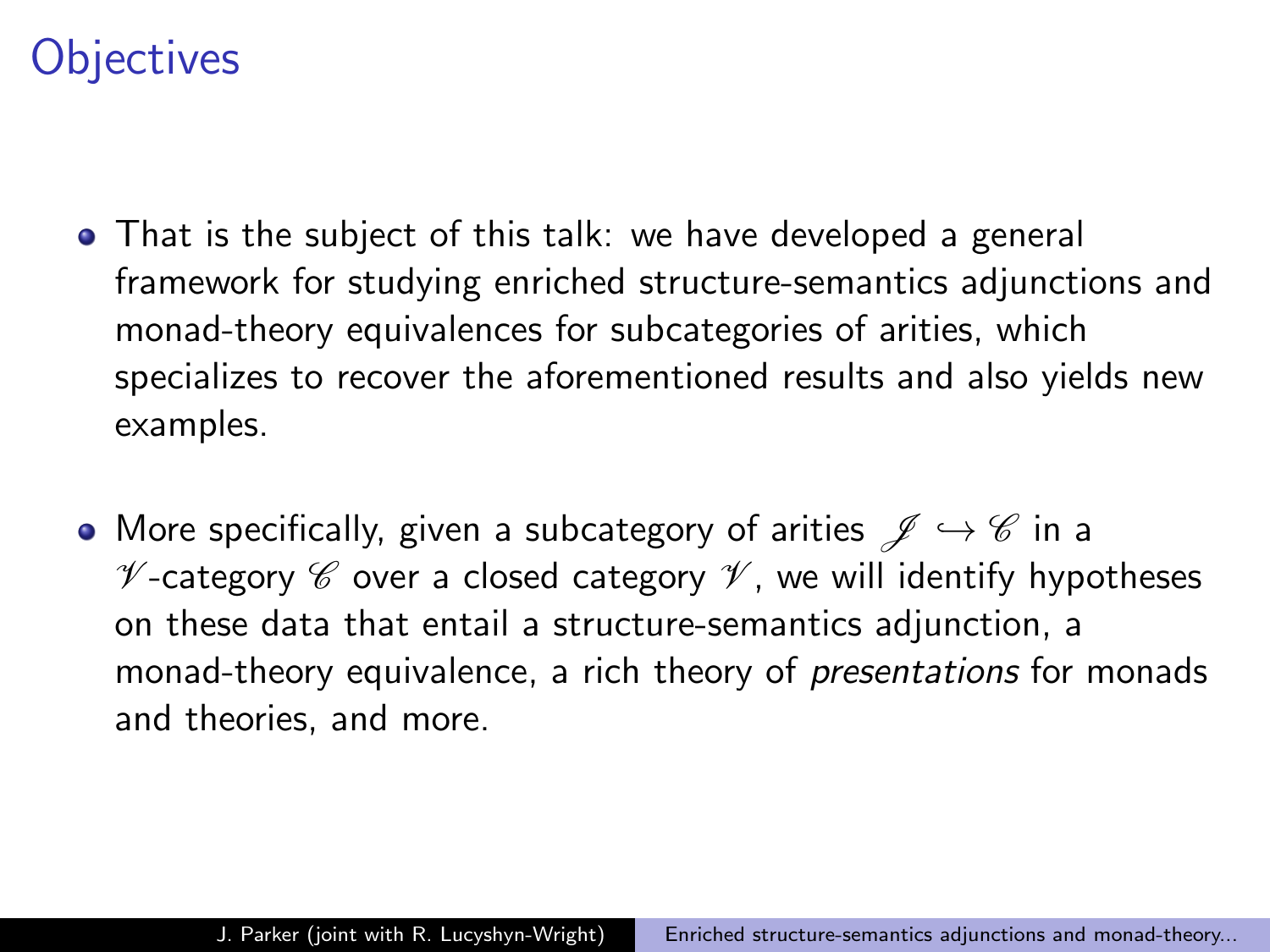### Basic definitions

- We fix a subcategory of arities  $j : \mathscr{J} \hookrightarrow \mathscr{C}$ , i.e. a full and dense sub- $\mathscr V$ -category, in a  $\mathscr V$ -category  $\mathscr C$  over a symmetric monoidal closed category  $\mathscr V$ . Since we do not assume that  $\mathscr J$  is small or that  $\mathscr V$  is (co)complete, we also fix a suitable universe extension  $\mathscr{V} \hookrightarrow \mathscr{V}'.$
- We have a fully faithful  $\mathscr{V}'$ -functor

$$
N_j: \mathscr{C} \to [\mathscr{J}^{\mathsf{op}}, \mathscr{V}]
$$

$$
N_j C = \mathscr{C}(j-, C)
$$

that we call the j- $\bm{r}$  nerve  $\mathscr{V}'$ -functor. The presheaves in its essential image are called  $i$ -nerves.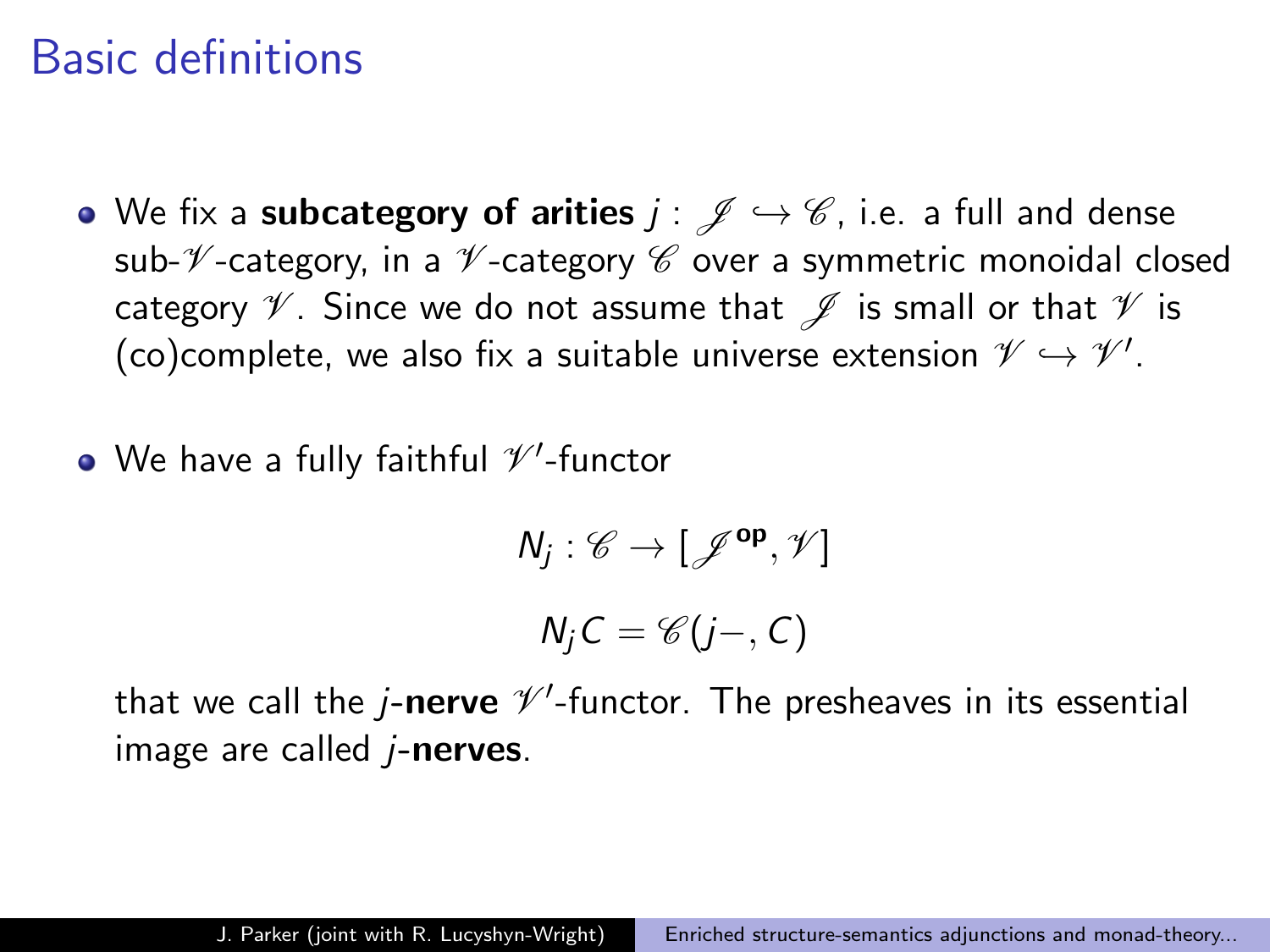#### Pretheories and their algebras

- (Linton [\[8\]](#page-26-1), Diers [\[3\]](#page-25-2), Bourke-Garner [\[2\]](#page-25-1)) A  $\mathscr J$ -pretheory is just an identity-on-objects  $\mathscr V$ -functor  $\tau : \mathscr J^{op} \to \mathscr T$ , while a  $\mathscr J$ -theory is a  $\mathscr{J}$ -pretheory  $\mathscr{T}$  such that each  $\mathscr{T}(J, \tau-) : \mathscr{J}^{\mathsf{op}} \to \mathscr{V}$  ( $J \in \mathsf{ob} \mathscr{J}$ ) is a j-nerve. We have the category Preth  $\mathcal{J}(\mathscr{C})$  of  $\mathscr{J}$ -pretheories and its full subcategory  $\textsf{Th}_{\mathscr{I}}(\mathscr{C})$  of  $\mathscr{J}$ -theories.
- Let  $\mathscr T$  be a  $\mathscr J$ -pretheory. The  $\mathscr V'$ -category  $\mathscr T$ -Alg of  $(\text{concrete})$  $\mathscr{T}$ -algebras is defined by the following pullback in  $\mathscr{V}'$ -CAT:

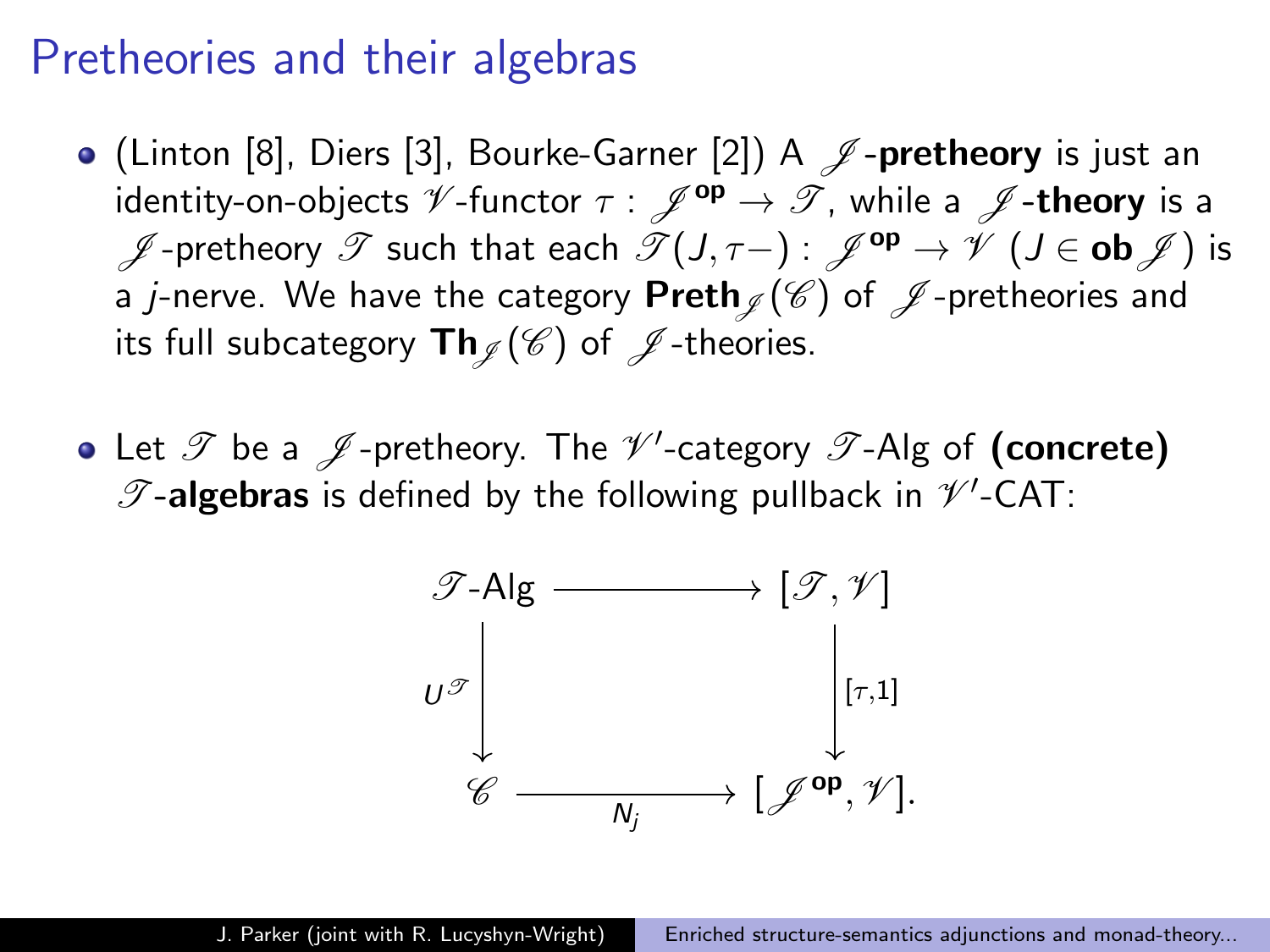### Amenable subcategories of arities

- A  $\mathscr J$ -pretheory  $\mathscr T$  is  $\mathsf a$ dmissible if the  $\mathscr V'$ -category  $\mathscr T$ -Alg is actually a  $\mathscr V$ -category, and  $\mathsf{U}^\mathscr T:\mathscr T\text{-}\mathsf{Alg}\to\mathscr C$  has a left adjoint.
- The subcategory of arities  $j : \mathscr{J} \hookrightarrow \mathscr{C}$  is amenable if every  $\mathscr{J}$ -theory is admissible, and is **strongly amenable** if every  $\n *J*$ -pretheory  $\mathscr T$  is admissible.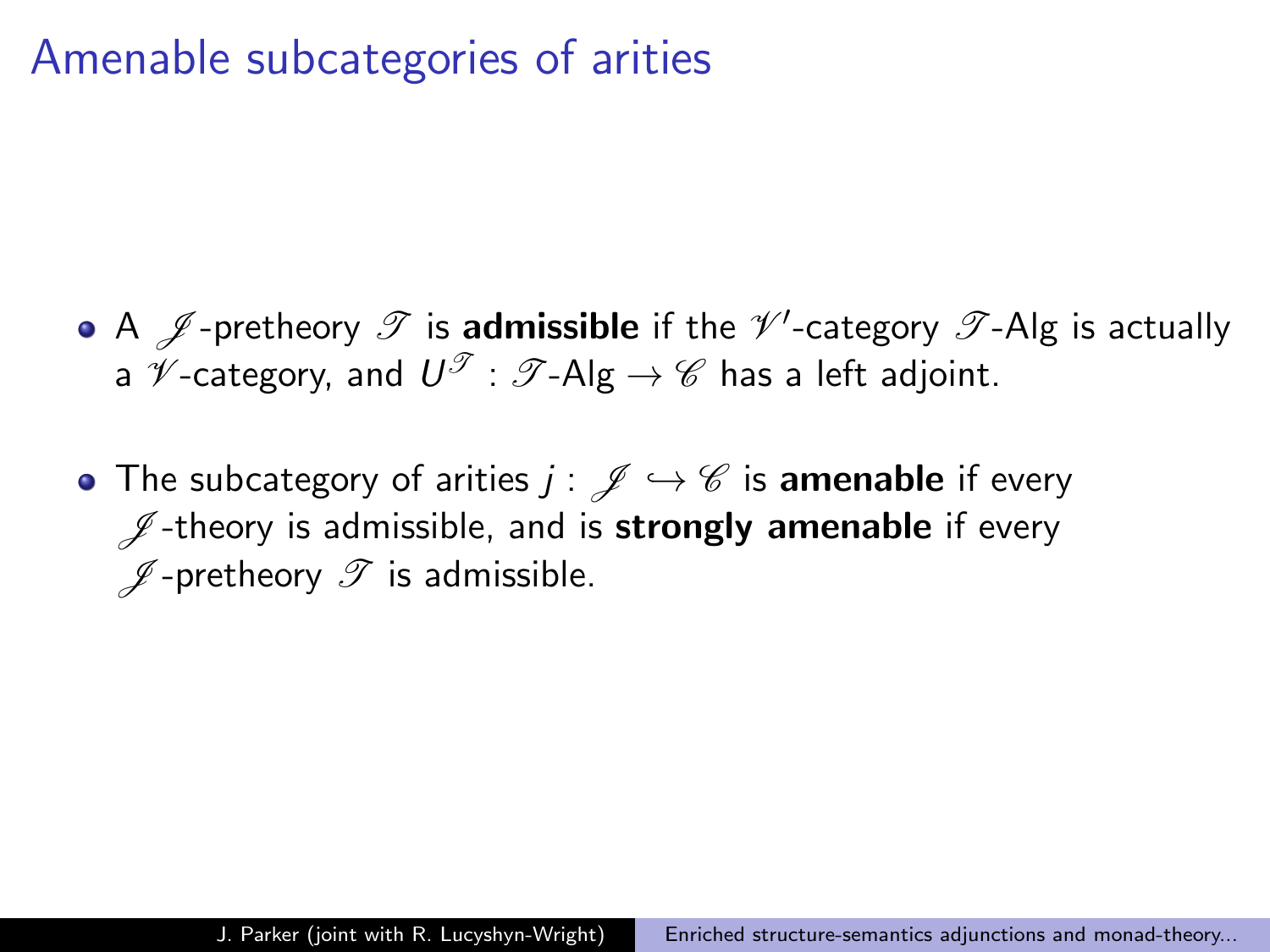# $\n *I* -tractable  $\n *V* -categories$$

- A  $\mathscr J$ -tractable  $\mathscr V$ -category over  $\mathscr C$  is a  $\mathscr V$ -category  $G : \mathscr A \to \mathscr C$ over C such that C admits the weighted limit  $\{C(J, G-), G\}$  for each  $J \in$  ob  $\mathscr{J}$ . Then  $\mathscr{J}$ -Tract( $\mathscr{C}$ ) is the full subcategory of  $V$ -CAT/ $\mathscr C$  consisting of the  $\mathscr J$ -tractable  $\mathscr V$ -categories over  $\mathscr C$ .
- Let  $\mathsf{Preth}_{\mathscr{J}}^{\mathsf{a}}(\mathscr{C})$  be the full subcategory of  $\mathsf{Preth}_{\mathscr{J}}(\mathscr{C})$  consisting of the *admissible*  $\mathcal{J}$ -pretheories. We define a **semantics** functor

$$
\mathsf{Sem} : \mathsf{Preth}^{\mathsf{a}}_{\mathscr{J}}(\mathscr{C})^{\mathsf{op}} \to \mathscr{J}\text{-}\mathsf{Tract}(\mathscr{C})
$$

by

$$
\textbf{Sem}\mathscr{T} = \left(\textit{U}^{\mathscr{T}}:\mathscr{T}\text{-}\textsf{Alg} \to \mathscr{C}\right)
$$

for each admissible  $\mathscr J$ -pretheory  $\mathscr T$ .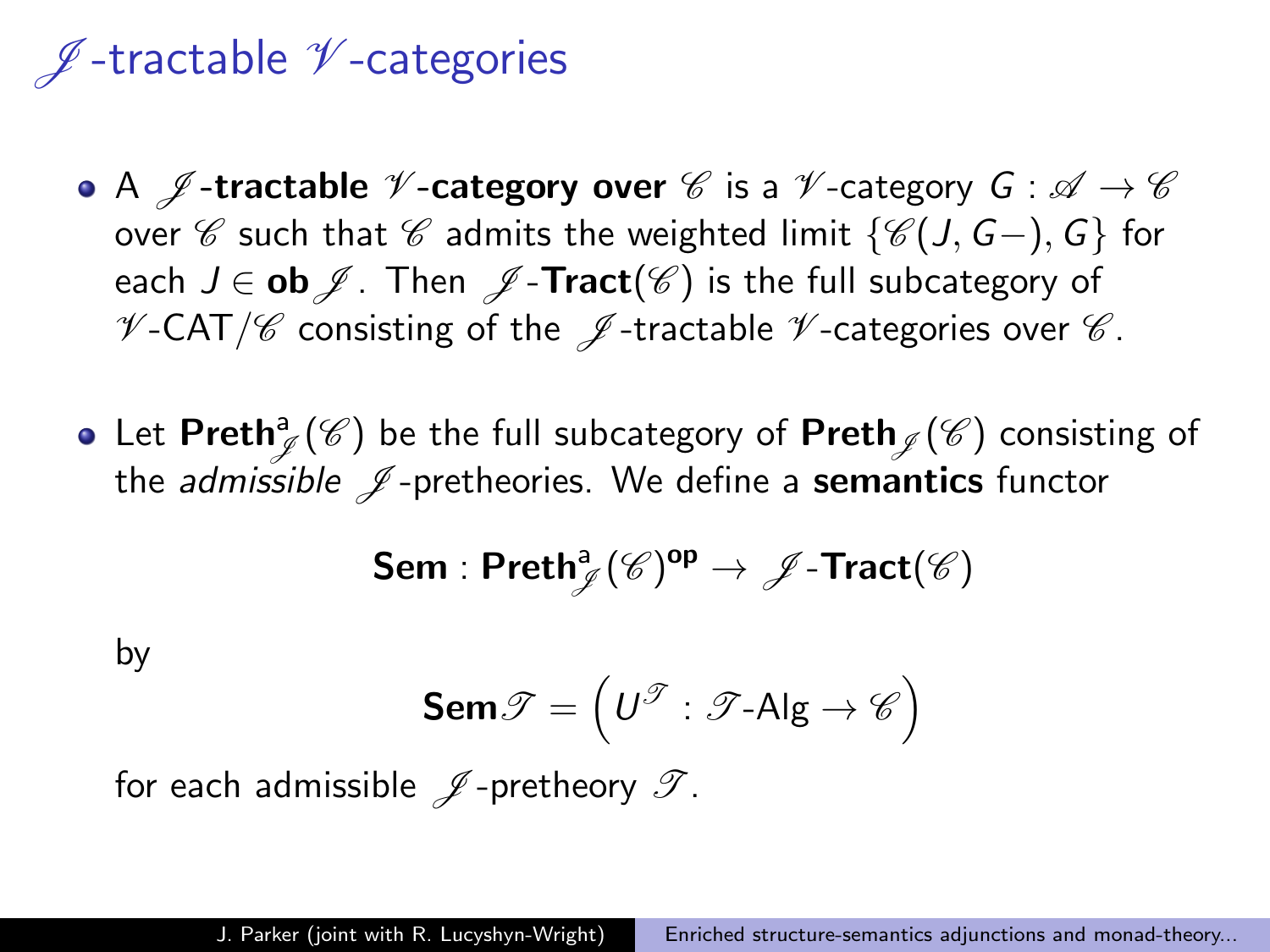# structure

• Let  $G : \mathscr{A} \to \mathscr{C}$  be a  $\mathscr{J}$ -tractable  $\mathscr{V}$ -category over  $\mathscr{C}$ . We define a  $\mathscr{J}$ -theory  $\tau_G$  :  $\mathscr{J}^{op} \to$  StrG, the  $\mathscr{J}$ -structure of G, by taking the (bijective-on-objects, fully faithful) factorization of the composite  $\mathscr{V}'$ -functor



(Since G is  $\mathscr J$ -tractable, StrG is indeed a  $\mathscr V$ -category and moreover a  $\n *I*-theory).$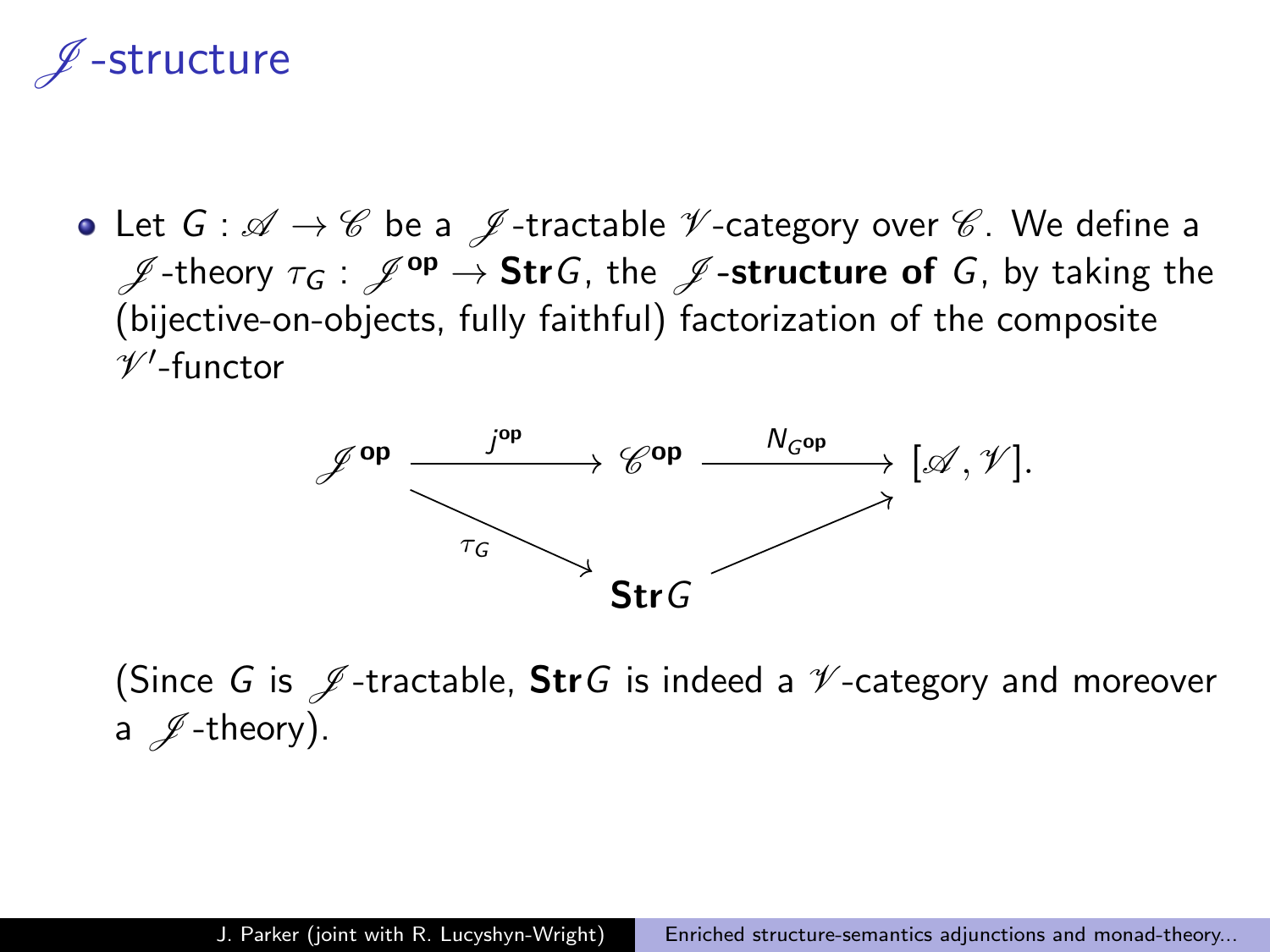### The structure-semantics adjunction

A  $\mathscr J$ -algebraic  $\mathscr V$ -category over  $\mathscr C$  is a  $\mathscr V$ -category over  $\mathscr C$  in the essential image of **Sem**; we let  $\mathscr{J}\text{-}\mathbf{Alg}(\mathscr{C})$  be the full subcategory of  $\mathscr{J}$ -Tract( $\mathscr{C}$ ) consisting of these objects.

#### Theorem

Let  $j : \mathcal{J} \hookrightarrow \mathcal{C}$  be an amenable subcategory of arities. The semantics functor  $\mathsf{Sem} : \mathsf{Preth}^{\mathsf{a}}_{\mathscr{J}}(\mathscr{C})^{\mathsf{op}} \to \mathscr{J}\text{-}\mathsf{Tract}(\mathscr{C})$  has a left adjoint  $\mathsf{Str}$  that sends each  $\mathscr J$ -tractable  $\mathscr V$ -category over  $\mathscr C$  to its  $\mathscr J$ -structure. This adjunction is idempotent, and restricts to an adjoint equivalence

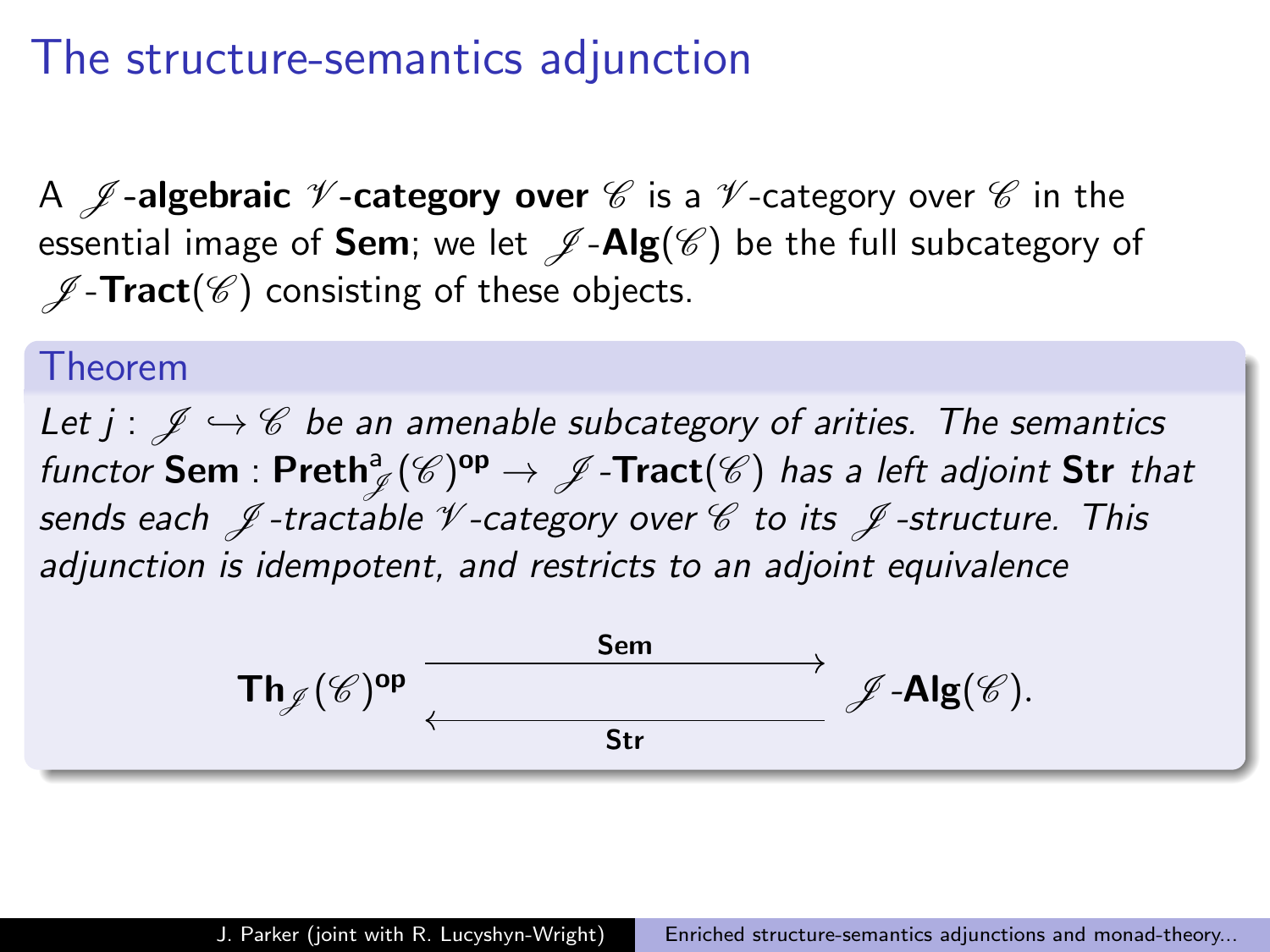### The monad-pretheory adjunction

- Given an admissible  $\mathscr J$ -pretheory  $\mathscr T$ , the  $\mathscr V$ -functor  $U^{\mathscr{I}}:\mathscr{T}$ -Alg  $\rightarrow \mathscr{C}$  is strictly monadic, and hence **Sem** corestricts to the full subcategory  $\mathsf{Monadic}^! (\mathscr{C}) \hookrightarrow \mathscr{J} \text{-}\mathsf{Tract}(\mathscr{C})$  of strictly monadic  $\nu$ -categories over  $\mathscr{C}$ .
- Let  $\mathscr J$  be amenable. Because  $\mathsf{Monadic}^!(\mathscr C) \simeq \mathsf{Mnd}(\mathscr C)^{\mathsf{op}},$  the structure-semantics adjunction yields an idempotent adjunction

$$
\text{Preth}^a_{\mathscr{J}}(\mathscr{C}) \xrightarrow[\text{$\varphi$}]{\underbrace{\qquad \qquad \psi \qquad \qquad }} \text{Mnd}(\mathscr{C}),
$$

where  $\Phi$  sends a  $\mathscr V$ -monad  $\mathbb T$  to its **Kleisli**  $\mathscr J$ -theory, while  $\Psi$  sends an admissible  $\mathscr J$ -pretheory  $\mathscr T$  to the free  $\mathscr T$ -algebra  $\mathscr V$ -monad on  $\mathscr C$ .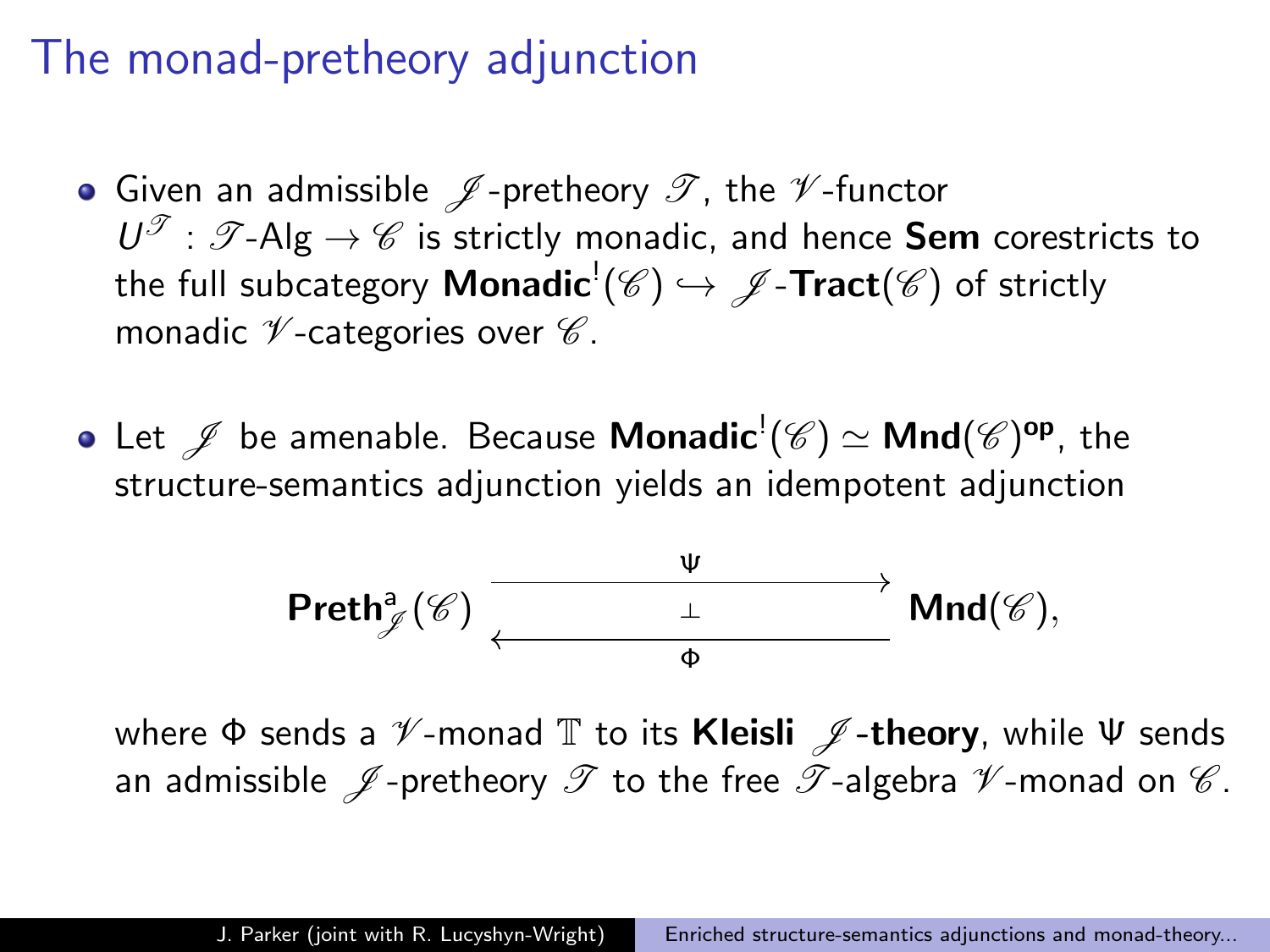### The monad-theory equivalence

A  $\mathscr V$ -monad  $\mathbb T$  on  $\mathscr C$  is  $\mathscr J$ -nervous if  $\mathbb T \cong \mathsf U \mathscr T$  for some admissible  $\mathscr J$ -pretheory  $\mathscr T$  (there is also a more technical definition that does not involve pretheories).

#### Theorem

Let  $j : \mathcal{J} \hookrightarrow \mathcal{C}$  be an amenable subcategory of arities. The idempotent monad-pretheory adjunction  $\Psi \dashv \Phi$  restricts to an adjoint equivalence



between  $\mathscr J$ -theories and  $\mathscr J$ -nervous  $\mathscr V$ -monads, which commutes with semantics in an appropriate sense. Also  $\mathsf{Th}_\mathscr{J}(\mathscr{C}) \hookrightarrow \mathsf{Preth}^{\mathsf{a}}_\mathscr{J}(\mathscr{C})$  is reflective, while **Mnd**  $\ell(\mathscr{C}) \hookrightarrow$  **Mnd**( $\mathscr{C}$ ) is coreflective.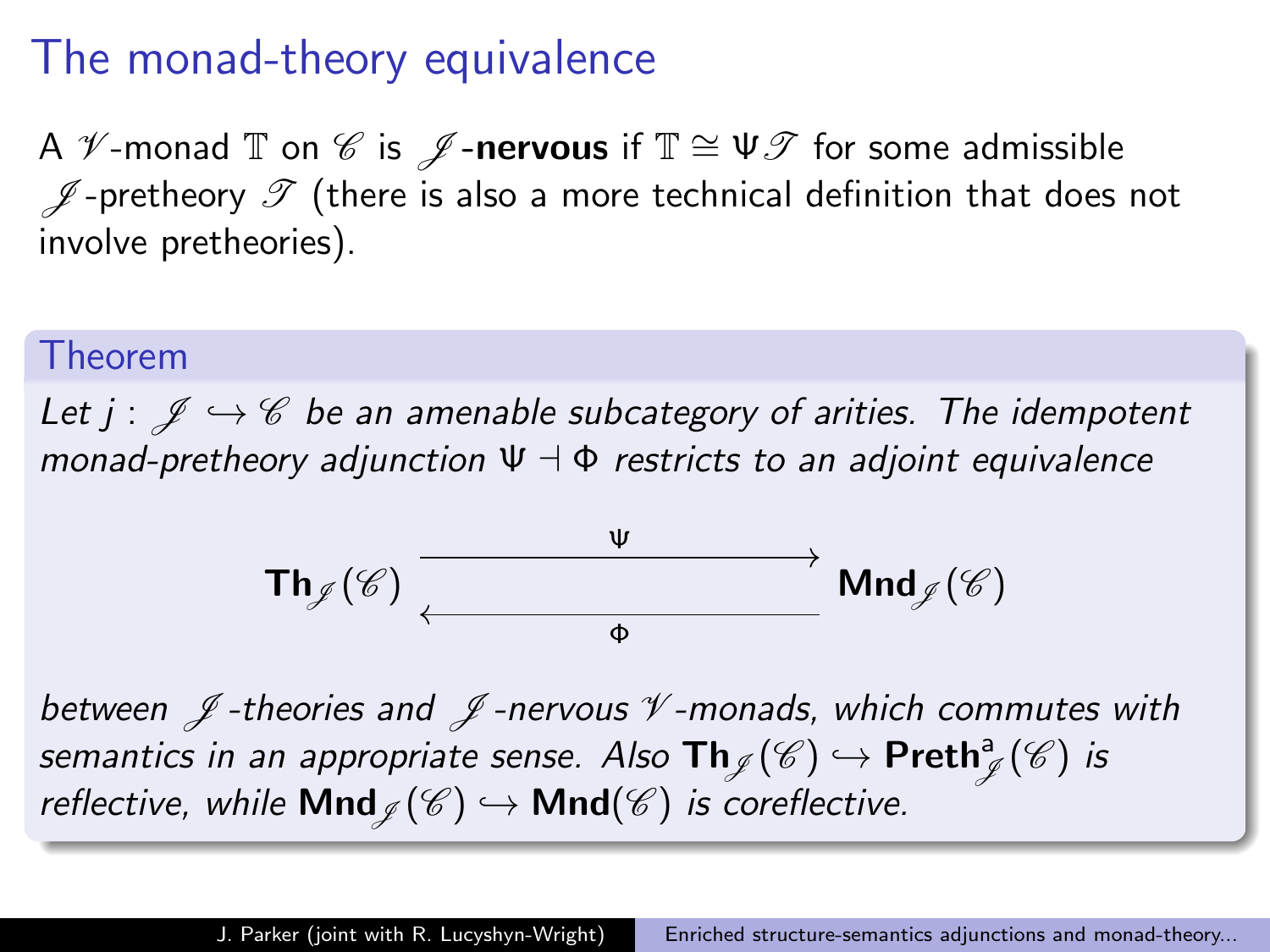# Additional consequences of strong amenability

We now suppose that  $\mathcal V$  is complete and cocomplete, that  $\mathcal C$  is cocomplete and cotensored, and that  $j : \mathscr{J} \hookrightarrow \mathscr{C}$  is small and strongly amenable.

#### **Proposition**

Preth  $\mathcal{J}(\mathscr{C}),$  Th $\mathcal{J}(\mathscr{C})$ , and Mnd  $\mathcal{J}(\mathscr{C})$  are all cocomplete, and small colimits therein are sent to limits in  $\mathscr V$ -CAT/ $\mathscr C$  by the respective semantics functors.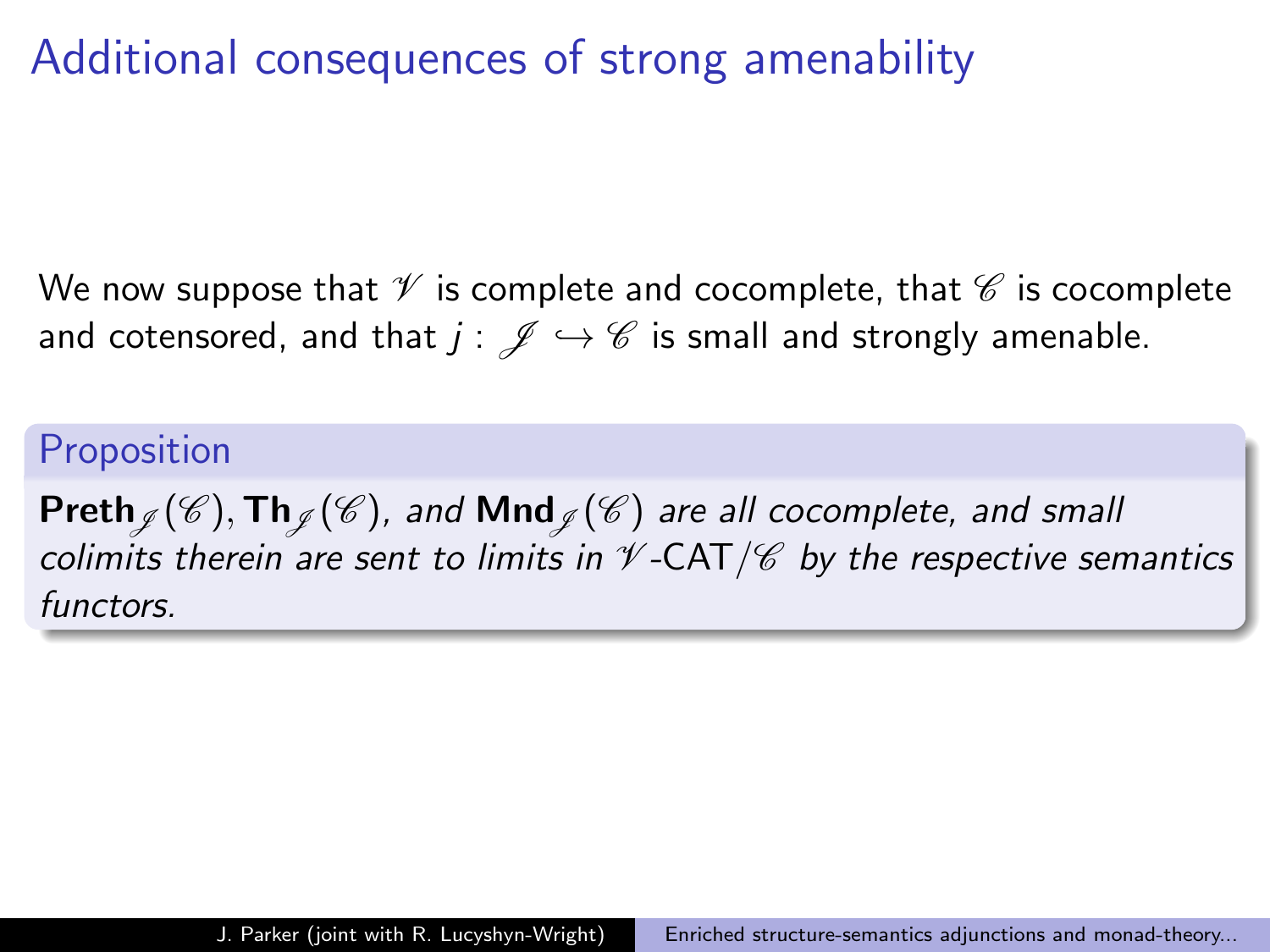### Monadicity over signatures

A  $\mathcal{J}$ **-signature** is a  $\mathcal{V}$ -functor  $\Sigma$  : **ob**  $\mathcal{J} \to \mathcal{C}$ , i.e. an **ob**  $\mathcal{J}$ -indexed family of objects of  $\mathscr C$ . We have a category  $\text{Sig}_{\mathscr I} (\mathscr C)$  of  $\mathscr J$ -signatures, and a forgetful functor  $\mathcal U$  :  $\mathsf{Mnd}_\mathscr{J}(\mathscr{C}) \to \mathsf{Sig}_\mathscr{J}(\mathscr{C})$  defined by

$$
\mathcal{U}\mathbb{T}=(\mathcal{T}J)_{J\in\mathscr{J}}.
$$

#### Theorem

The functor  $U : \mathsf{Mnd}_{\mathscr{J}}(\mathscr{C}) \to \mathsf{Sig}_{\mathscr{J}}(\mathscr{C})$  is monadic, and hence every  $\not\!\!\!I$ -nervous  $\not\!\!\!V$ -monad has a  $\not\!\!\!I$ -presentation. Moreover, every  $\mathscr I$ -presentation P presents a  $\mathscr I$ -nervous  $\mathscr V$ -monad  $\mathbb T_P$  with  $\mathbb{T}_P$ -Alg  $\cong$  P-Alg in  $\mathscr{V}$ -CAT/ $\mathscr{C}$ .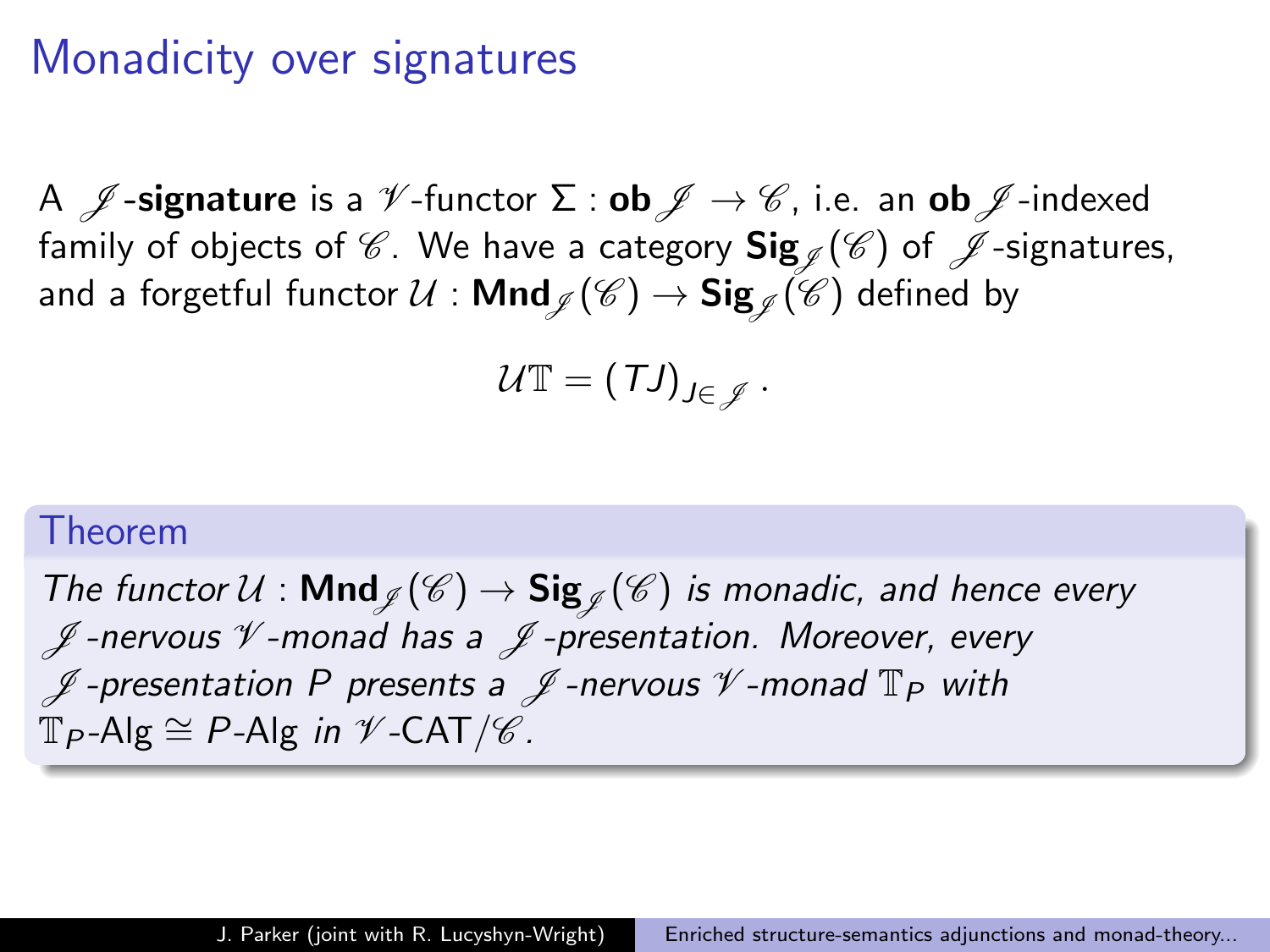### Some other nice consequences

We now also suppose that  $\mathscr T$ -Alg has conical coequalizers of reflexive pairs for each  $\mathscr J$ -pretheory  $\mathscr T$ .

#### Theorem

Let  $H: \mathscr{T} \to \mathscr{U}$  be a morphism of  $\mathscr{J}$ -pretheories. Then the algebraic  $\mathscr V$ -functor  $H^* = \mathsf{Sem}\ H : \mathscr U\text{-}\mathsf{Alg} \to \mathscr T\text{-}\mathsf{Alg}$  is strictly monadic.

#### Theorem

Let  $\mathscr T$  be a  $\mathscr J$ -pretheory. Then the full sub- $\mathscr V$ -category  $\mathscr T$ -Alg  $\hookrightarrow$   $[\mathscr T,\mathscr V]$ is reflective.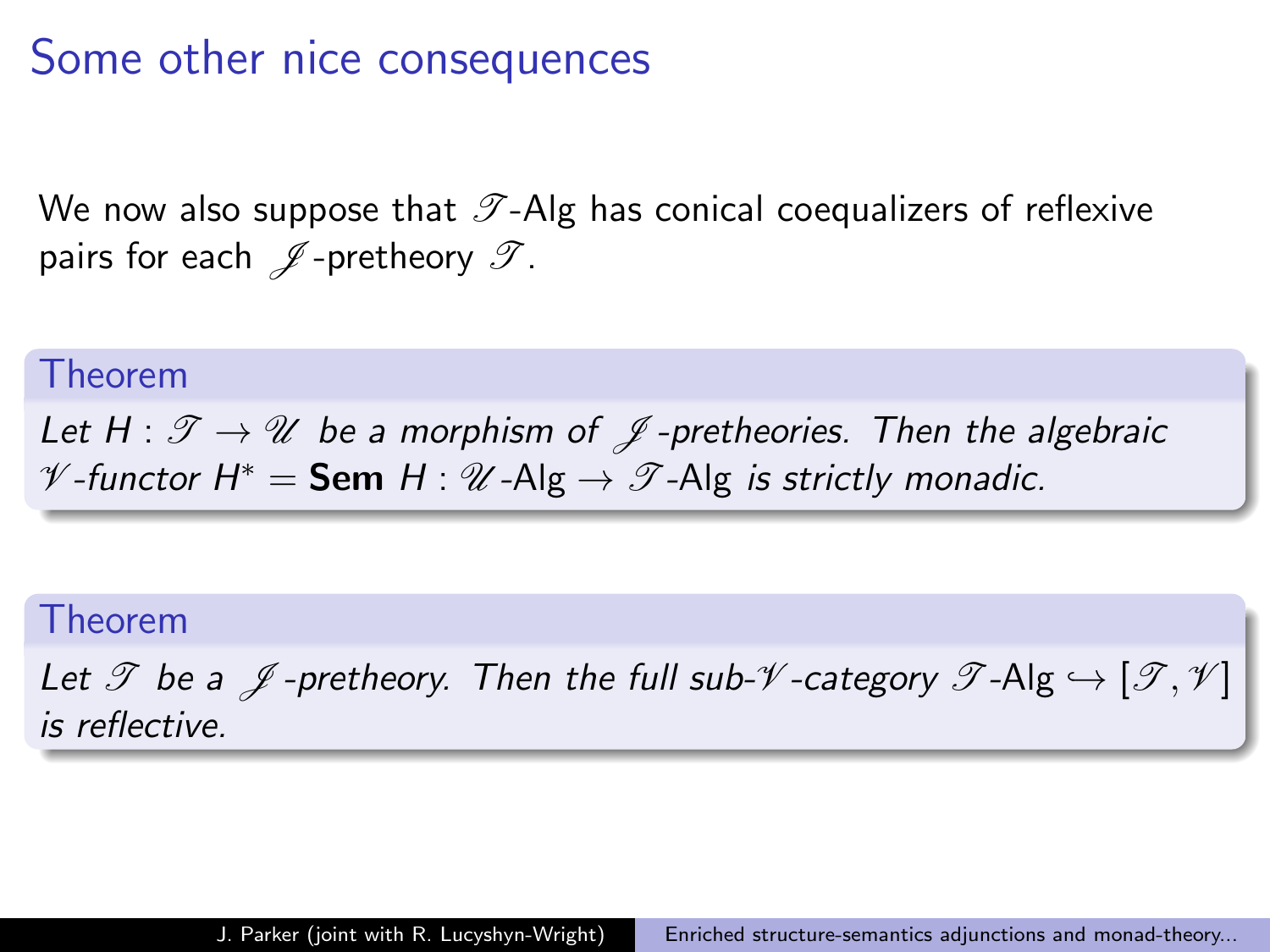## Summary so far...

- If  $j : \mathscr{J} \hookrightarrow \mathscr{C}$  is amenable, then we have a structure-semantics adjunction  $\mathsf{Str}\dashv \mathsf{Sem} : \mathsf{Preth}^{\mathsf{a}}_{\mathscr{J}}(\mathscr{C})^{\mathsf{op}} \to \mathscr{J}\text{-}\mathsf{Tract}(\mathscr{C});$  a monad-theory equivalence  $\text{Th}_{\mathscr{I}}(\mathscr{C}) \simeq \text{Mnd}_{\mathscr{I}}(\mathscr{C})$ ; and the reflectivity of  $\mathsf{Th}_{\mathscr{J}}(\mathscr{C}) \hookrightarrow \mathsf{Preth}^{\mathsf{a}}_{\mathscr{J}}(\mathscr{C})$  and coreflectivity of  $\mathsf{Mnd}_{\mathscr{C}}(\mathscr{C}) \hookrightarrow \mathsf{Mnd}(\mathscr{C}).$
- If  $j : \mathscr{J} \hookrightarrow \mathscr{C}$  is small and strongly amenable and  $\mathscr{C}, \mathscr{V}$  are sufficiently (co)complete, then we also have a monad-pretheory adjunction  $\Psi \dashv \Phi : \mathsf{Mnd}(\mathscr{C}) \to \mathsf{Preth}_{\mathscr{I}}(\mathscr{C})$ ; the (algebraic) cocompleteness of Preth  $\mathcal{J}(\mathscr{C})$ , Th $\mathcal{J}(\mathscr{C})$ , Mnd  $\mathcal{J}(\mathscr{C})$ ; a rich theory of presentations for  $\mathscr J$ -nervous  $\mathscr V$ -monads (and hence  $\mathscr J$ -theories); the strict monadicity of algebraic  $\mathscr V$ -functors; and the reflectivity of  $\mathscr{T}$ -algebras in presheaves (and more).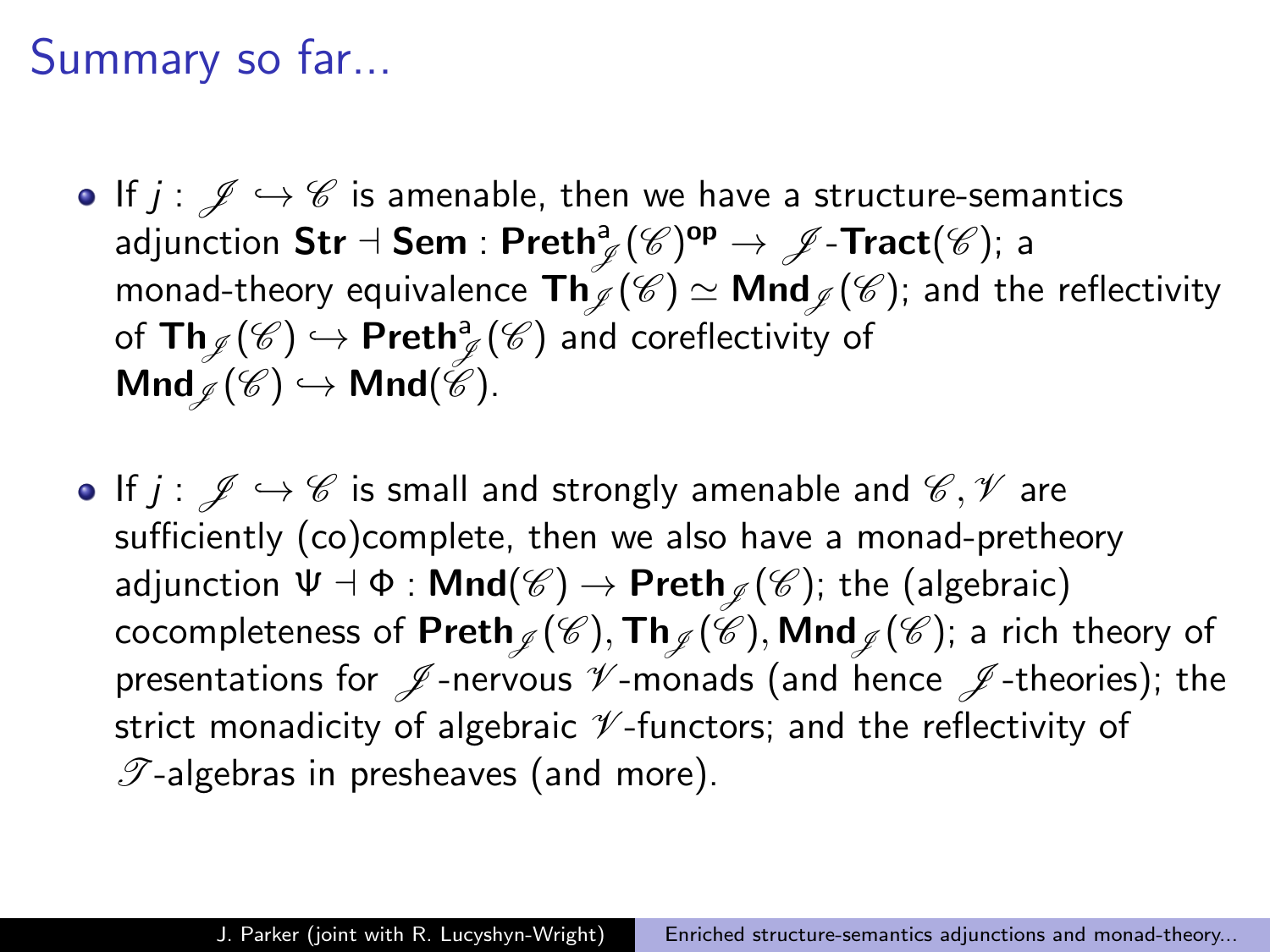### First example: eleutheric subcategories of arities

- A subcategory of arities  $j : \mathscr{J} \hookrightarrow \mathscr{C}$  is eleutheric [\[10,](#page-26-2) [12\]](#page-27-2) if every  $\mathscr V$ -functor  $H: \mathscr J \to \mathscr C$  has a left Kan extension along j that is preserved by each  $\mathscr{C}(J, -) : \mathscr{C} \to \mathscr{V}$  ( $J \in$  ob  $\mathscr{J}$ ). For example:
	- **Figure 1** The full sub- $\mathscr V$ -category of enriched  $\alpha$ -presentable objects in a locally α-presentable  $\mathcal V$ -category  $\mathcal C$  over a locally α-presentable  $\mathcal V$ .
	- **►** The "strongly finitary" subcategory of arities  $j : SF(\mathscr{V}) \hookrightarrow \mathscr{V}$ consisting of the finite copowers of the terminal object in a complete and cocomplete cartesian closed  $\mathcal V$ .
	- $\triangleright$  Just the unit object  $\{I\} \hookrightarrow \mathscr{V}$  in any closed category  $\mathscr{V}$ .
	- **►** The "unrestricted" subcategory of arities  $1_{\mathscr{C}} : \mathscr{C} \hookrightarrow \mathscr{C}$  in any  $\mathscr V$ -category  $\mathscr C$ .
	- ▶ The Yoneda embedding  $y : \mathscr{A}^{op} \hookrightarrow [\mathscr{A}, \mathscr{V}]$  for any small  $\mathscr{V}$ -category  $\mathscr A$  .
	- Any free Ψ-cocompletion  $j: \mathscr{J} \hookrightarrow \mathscr{C}$  of a small  $\mathscr{V}$ -category  $\mathscr{J}$  under a class of small weights Ψ.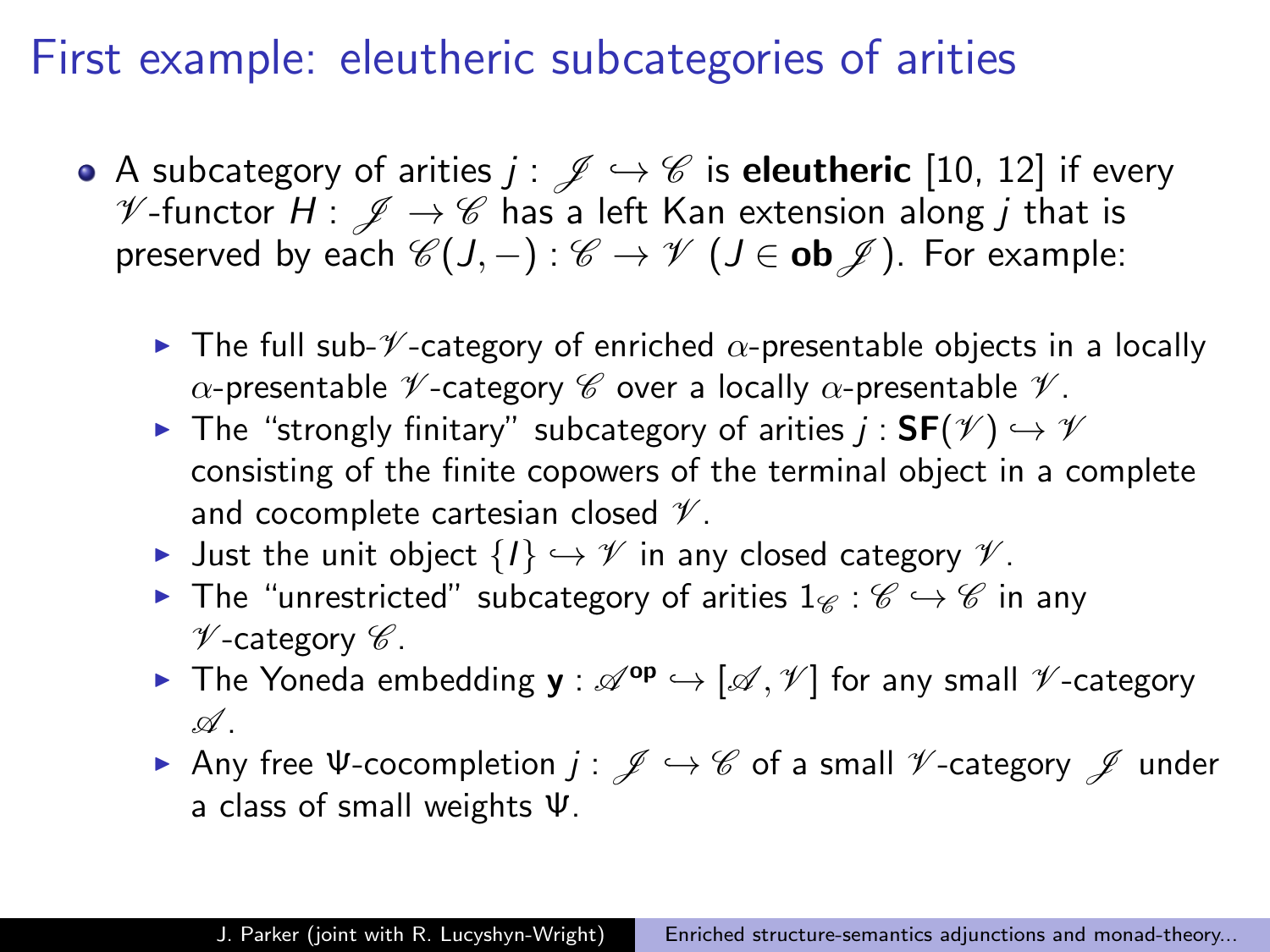# First example: eleutheric subcategories of arities

#### Theorem

Let  $j : \mathcal{J} \hookrightarrow \mathcal{C}$  be an eleutheric subcategory of arities. Then  $\mathcal{J}$  is amenable.

- We will observe below that most of the above examples satisfy an additional boundedness property that also makes them strongly amenable.
- If  $j = 1<sup>\psi</sup>$ :  $\mathscr{V} \rightarrow \mathscr{V}$ , then we recover Dubuc's structure-semantics adjunction [\[4\]](#page-25-0) between  $\nu$ -theories and tractable  $\nu$ -valued  $V$ -functors, and his equivalence between  $V$ -theories and arbitrary  $\mathscr V$ -monads on  $\mathscr V$ .
- If  $\mathscr{C} = \mathscr{V}$  and  $j : \mathscr{J} \hookrightarrow \mathscr{V}$  is an eleutheric system of arities (i.e. contains  $I$  and is closed under  $\otimes$ ), then we recover Lucyshyn-Wright's equivalence [\[10\]](#page-26-2) between  $\mathscr J$ -theories and  $\mathscr J$ -ary  $\mathscr V$ -monads on  $\mathscr V$ .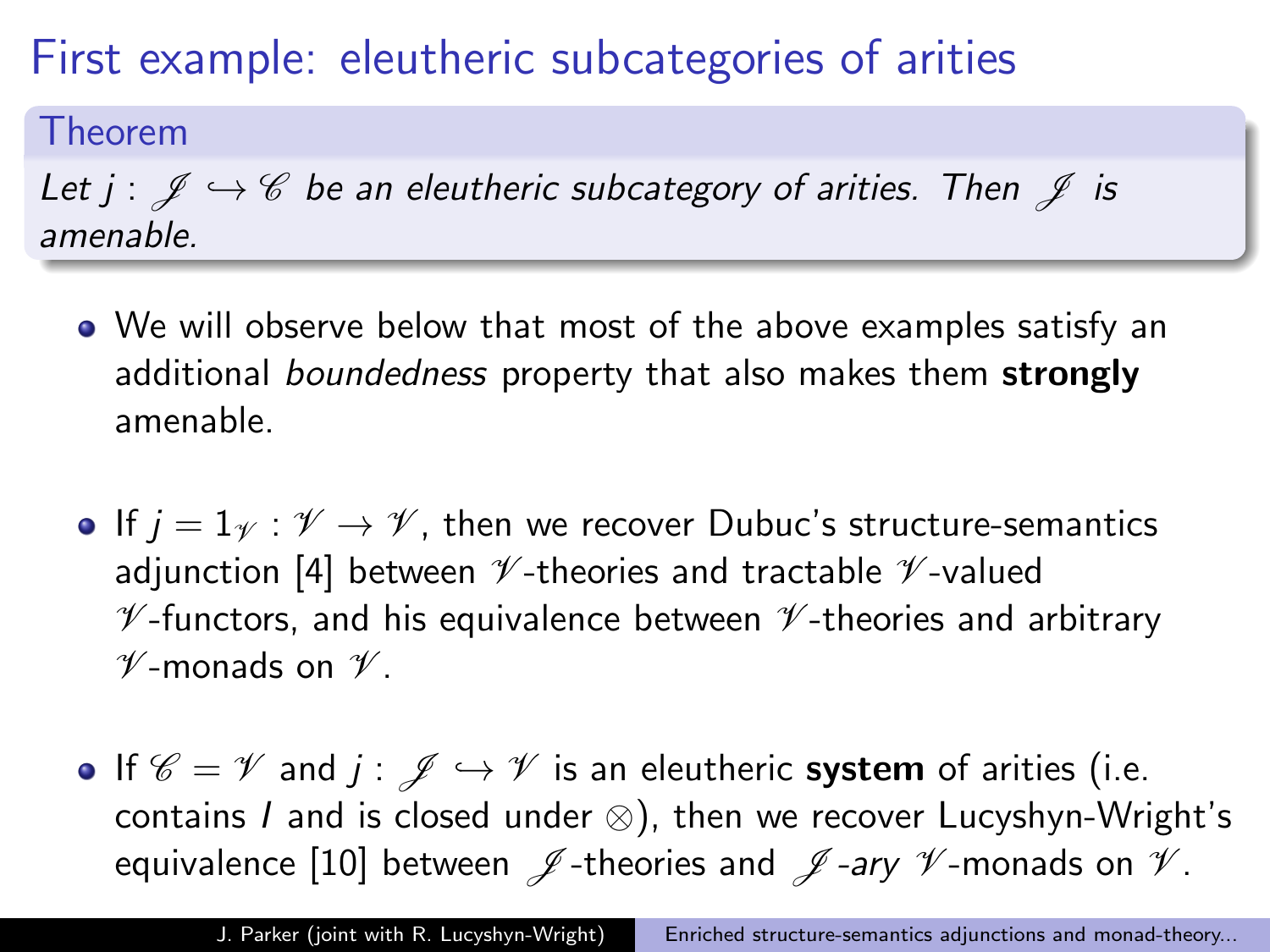### Second example: bounded subcategories of arities

For this example, we make the following background assumptions:

- $\bullet$   $\mathcal V$  is complete and cocomplete and has an enriched factorization system  $(\mathscr{E},\mathscr{M})$  [\[9\]](#page-26-3).
- $\bullet$   $\mathscr C$  is cocomplete and cotensored and has a *compatible* enriched factorization system  $(\mathscr{E}_{\mathscr{C}},\mathscr{M}_{\mathscr{C}})$  [\[12\]](#page-27-2), and  $\mathscr{C}$  has arbitrary  $\mathscr{E}_{\mathscr{C}}$ -cointersections; moreover,  $(\mathscr{E}_{\mathscr{C}},\mathscr{M}_{\mathscr{C}})$  is proper or  $\mathscr{C}$  is  $\mathscr{E}_{\mathscr{C}}$ -cowellpowered.

A small subcategory of arities  $j : \mathscr{J} \hookrightarrow \mathscr{C}$  is **bounded** if each  $J \in$  ob  $\mathscr{J}$  is bounded (in the sense of [\[12\]](#page-27-2)). If  $\mathscr C$  is a locally bounded  $\mathscr V$ -category [\[11\]](#page-27-3) over a locally bounded closed category  $\mathscr{V}$ , then any small  $\mathscr{J} \hookrightarrow \mathscr{C}$  is automatically bounded.

#### Theorem

Let  $j : \mathscr{J} \hookrightarrow \mathscr{C}$  be a (small) subcategory of arities that is contained in some bounded and eleutheric subcategory of arities. Then  $\mathscr J$  is strongly amenable, and  $\mathscr T$ -Alg has small conical colimits for every  $\mathscr J$ -pretheory  $\mathscr T$ .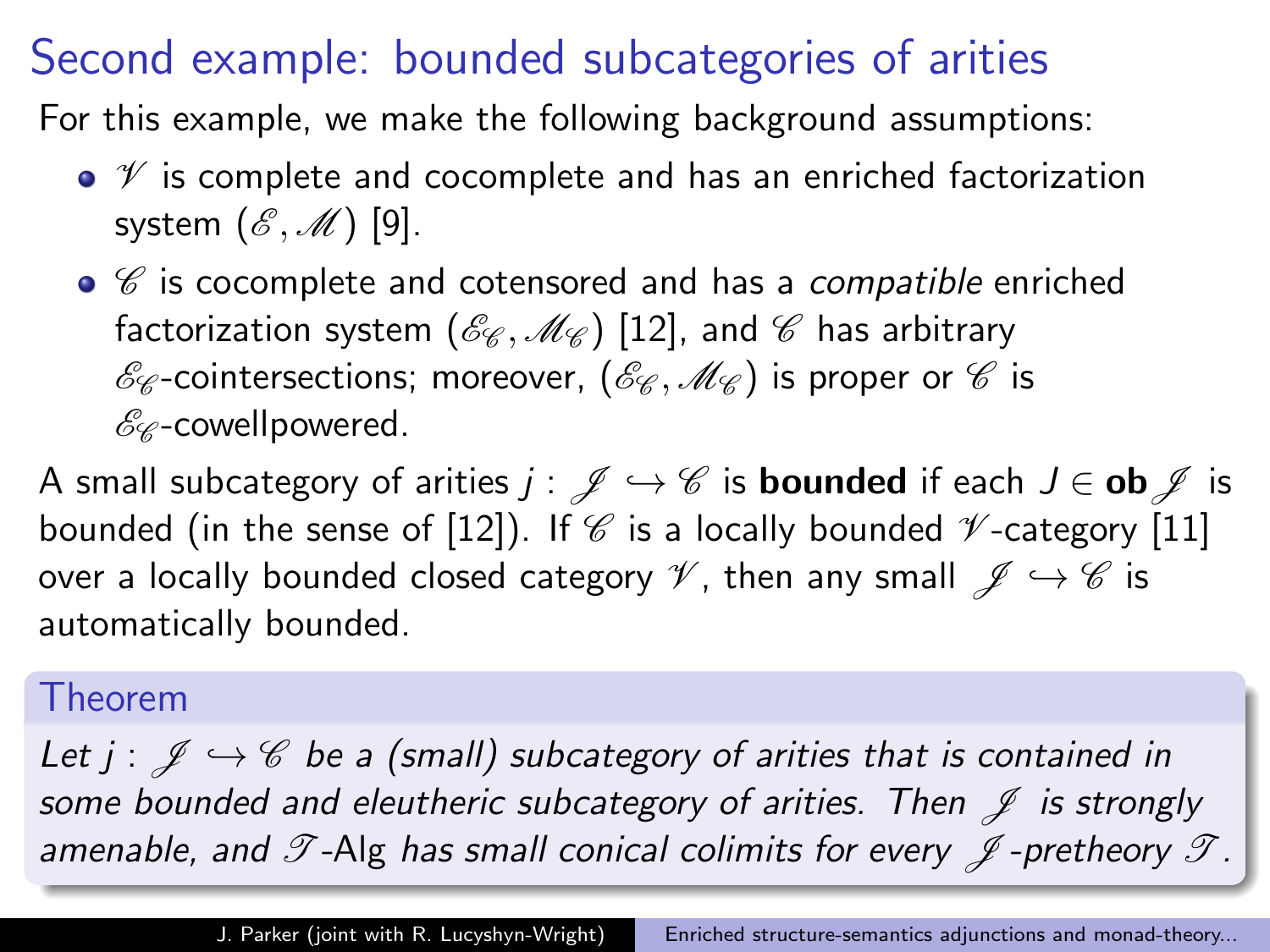### Second example: bounded subcategories of arities

- For example: most of the above examples of eleutheric subcategories of arities are also bounded, and hence strongly amenable. Also, any small subcategory of arities in a locally presentable  $\mathcal V$ -category  $\mathcal C$ over a locally presentable  $\mathscr V$  is contained in a bounded and eleutheric subcategory of arities, from which we recover the monad-pretheory adjunction and monad-theory equivalence of Bourke and Garner [\[2\]](#page-25-1).
- By dropping the requirement of eleuthericity and strengthening the notion of boundedness in certain ways, we can also obtain further examples of strongly amenable subcategories of arities.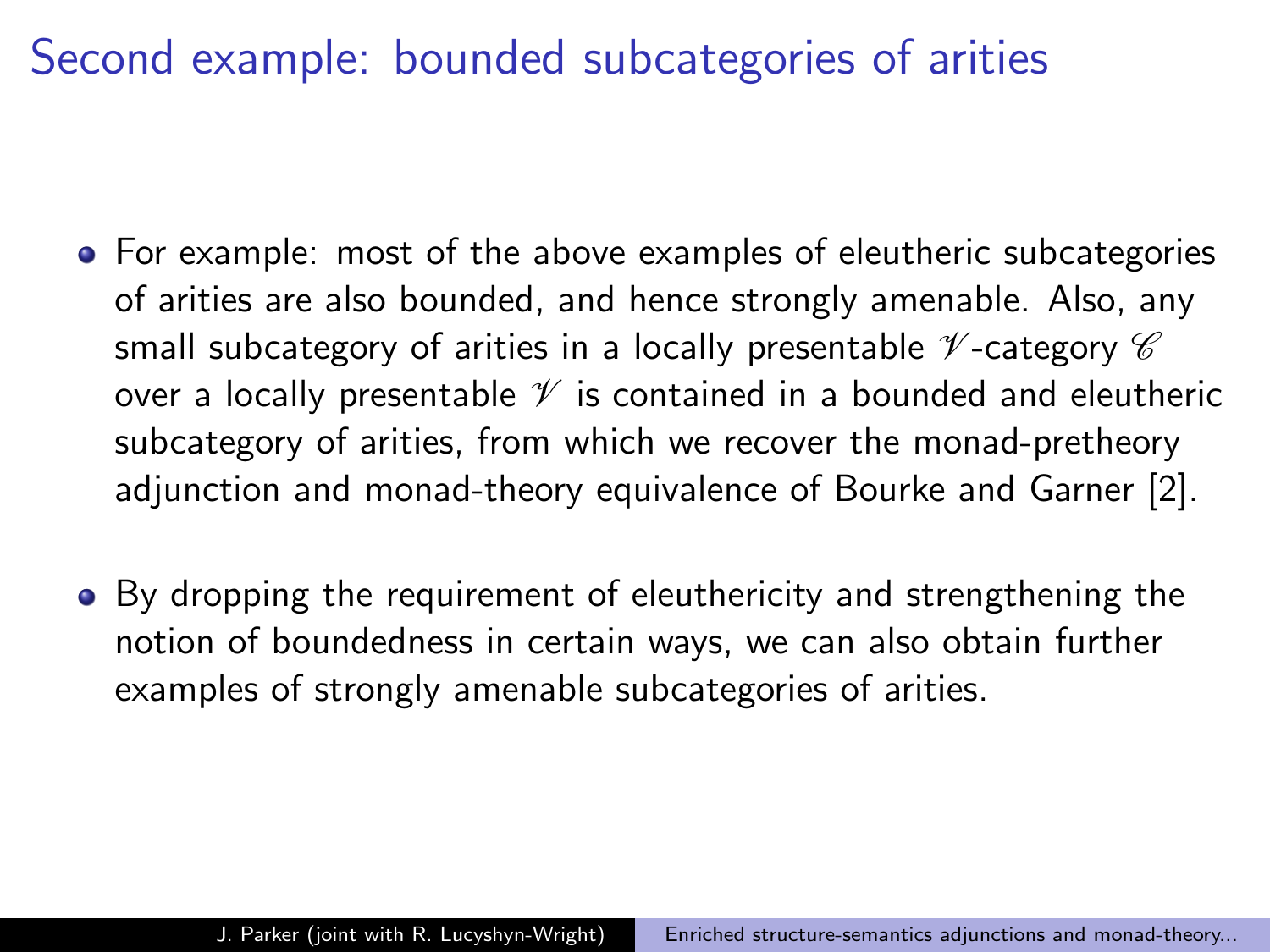### Locally bounded examples

A  $\mathcal V$ -category  $\mathcal C$  is  $\mathcal V$ -sketchable if  $\mathcal C$  is equivalent to the  $\mathcal V$ -category Φ-Cts( $\mathcal{T}, \mathcal{V}$ ) of models of a small Φ-theory  $\mathcal T$  for a class of small weights Φ.

#### Theorem

Let  $j : \mathcal{J} \hookrightarrow \mathcal{C}$  be any small subcategory of arities in a  $\mathcal{V}$ -sketchable  $\mathscr V$ -category  $\mathscr C$  over a locally bounded closed category  $\mathscr V$ . Then  $\mathscr J$  is strongly amenable. If  $\mathcal V$  is  $\mathcal E$ -cowellpowered, then  $\mathcal T$ -Alg is locally bounded (and hence cocomplete) for any  $\mathscr J$ -pretheory  $\mathscr T$ , and  $\mathbb T$ -Alg is locally bounded for any  $\mathscr J$ -nervous  $\mathscr V$ -monad  $\mathbb T$ .

This provides a second method for recovering the main results of Bourke-Garner [\[2\]](#page-25-1), because every locally presentable  $\mathscr V$  is locally bounded and every locally presentable  $\mathscr V$ -category  $\mathscr C$  is  $\mathscr V$ -sketchable [\[6\]](#page-26-4).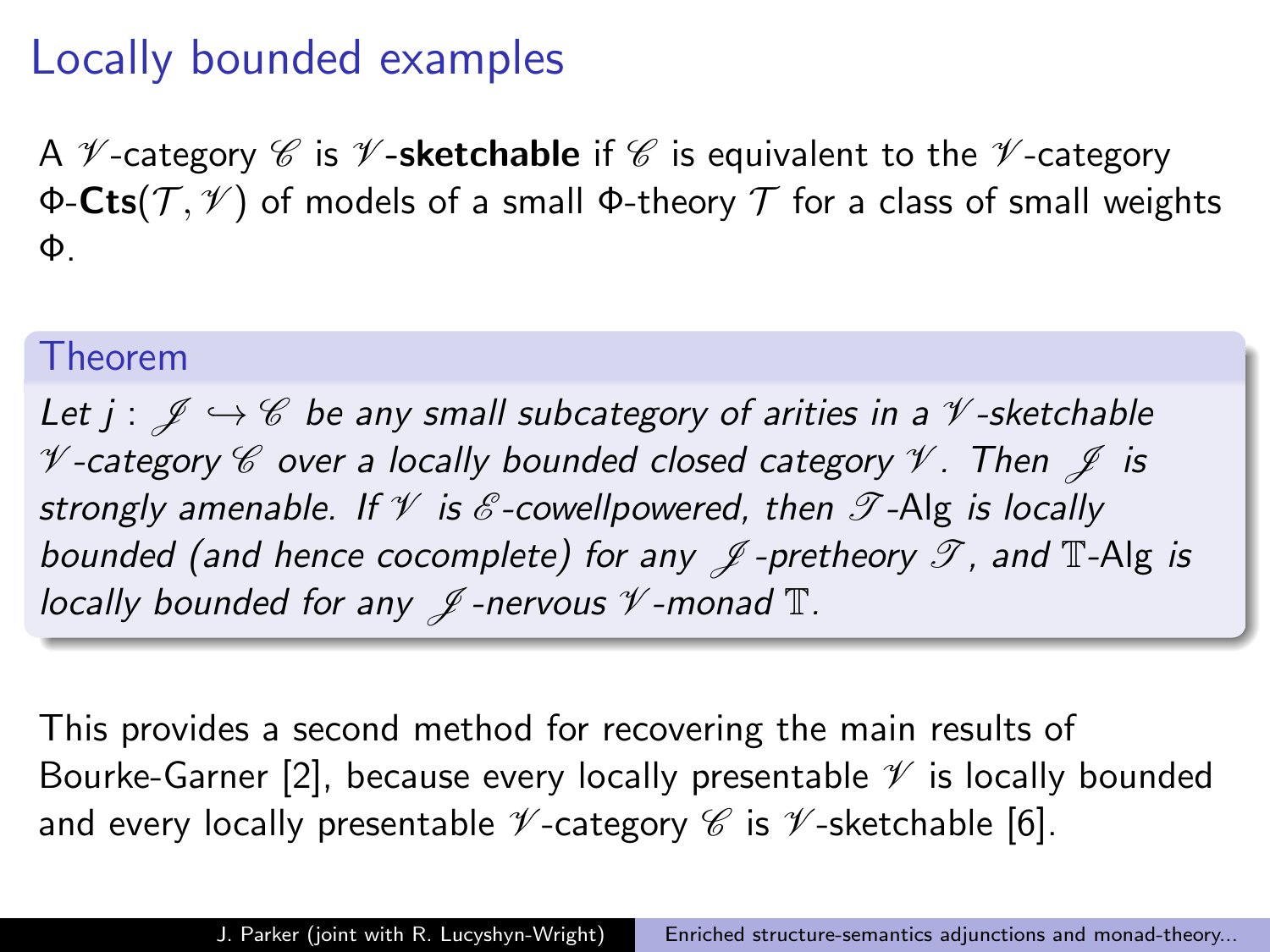# Locally bounded examples

Since  $\mathscr V$  itself is  $\mathscr V$ -sketchable, we may take  $\mathscr C = \mathscr V$  and obtain the following:

#### Theorem

Let  $j : \mathscr{J} \hookrightarrow \mathscr{V}$  be any small subcategory of arities in a locally bounded closed category  $\mathcal V$ . Then  $\mathcal J$  is strongly amenable, and  $\mathcal T$ -Alg is cocomplete for each  $\mathcal J$ -pretheory  $\mathcal T$ .

As shown in [\[11\]](#page-27-3), we have the following examples of locally bounded closed categories: any locally presentable closed category; any cocomplete locally cartesian closed category with a small generator (e.g. Dubuc's concrete quasitoposes [\[5\]](#page-25-3) and the convenient categories of smooth spaces of [\[1\]](#page-25-4)); any topological category over Set with its canonical ("separate continuity") symmetric monoidal closed structure (e.g. Top and Meas); and many convenient (cartesian closed) categories of topological spaces.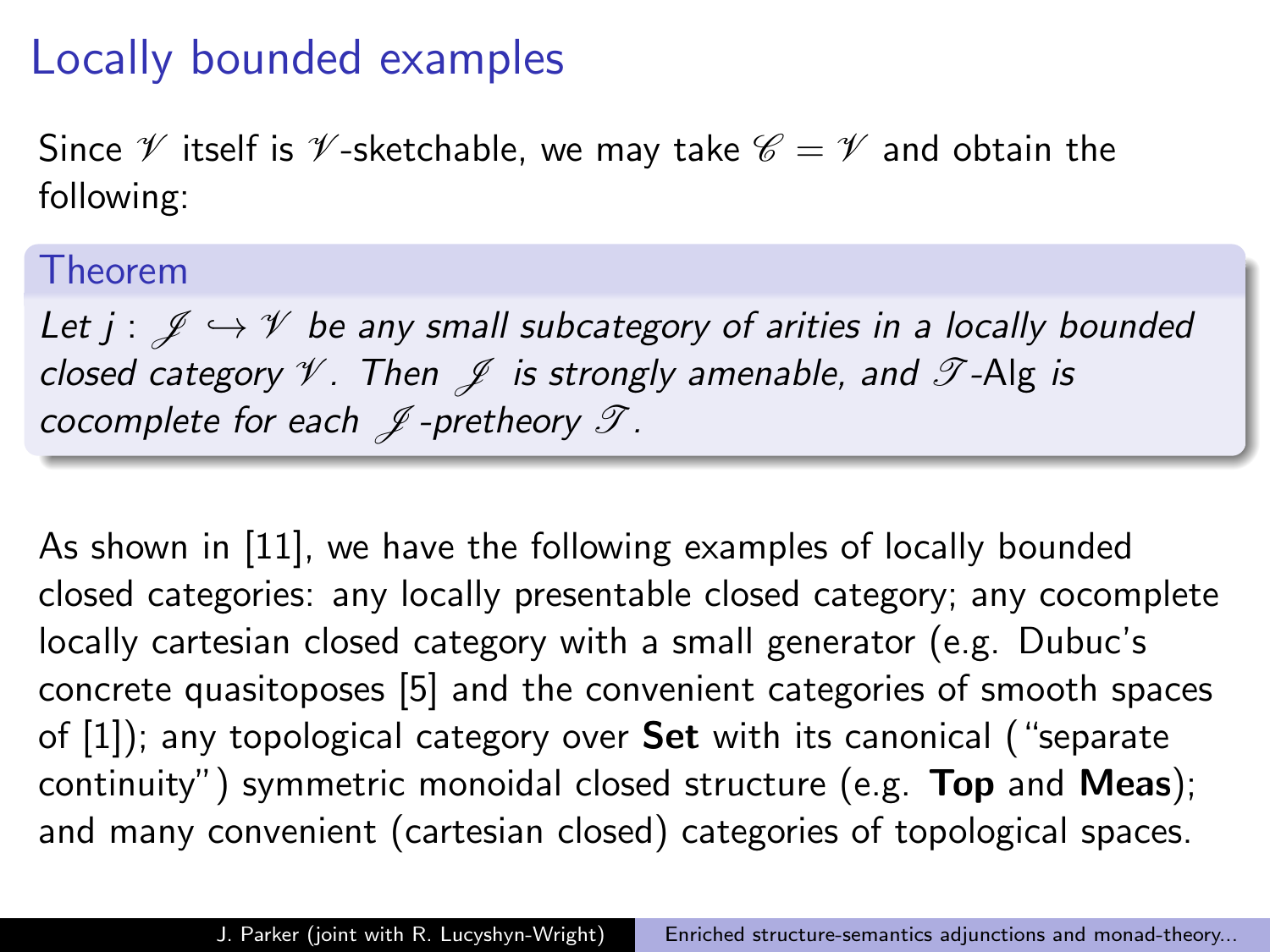#### In summary...

We have developed a general framework for enriched structure-semantics adjunctions and monad-theory equivalences for subcategories of arities. If  $\mathcal I$  is amenable (every  $\mathcal I$ -theory has free algebras), then we have a structure-semantics adjunction

$$
\mathsf{Str}\dashv \mathsf{Sem} : \mathsf{Preth}^{\mathsf{a}}_{\mathscr{J}}(\mathscr{C})^{\mathsf{op}} \to \mathscr{J}\text{-}\mathsf{Tract}(\mathscr{C})
$$

and a monad-theory equivalence  $\textsf{Th}_{\mathscr{I}}(\mathscr{C}) \simeq \textsf{Mnd}_{\mathscr{I}}(\mathscr{C}).$ 

• If  $\mathscr{C}, \mathscr{V}$  are sufficiently (co)complete and  $\mathscr{J}$  is small and strongly amenable (every  $\mathscr J$ -pretheory has free algebras), then we also have a monad-pretheory adjunction  $\Psi \dashv \Phi : \mathsf{Mnd}(\mathscr{C}) \to \mathsf{Preth}_{\mathscr{I}}(\mathscr{C})$  and a rich theory of presentations and algebraic colimits for  $\mathscr J$ -theories and  $\n *I*$  -nervous  $\n *V*$ -monads.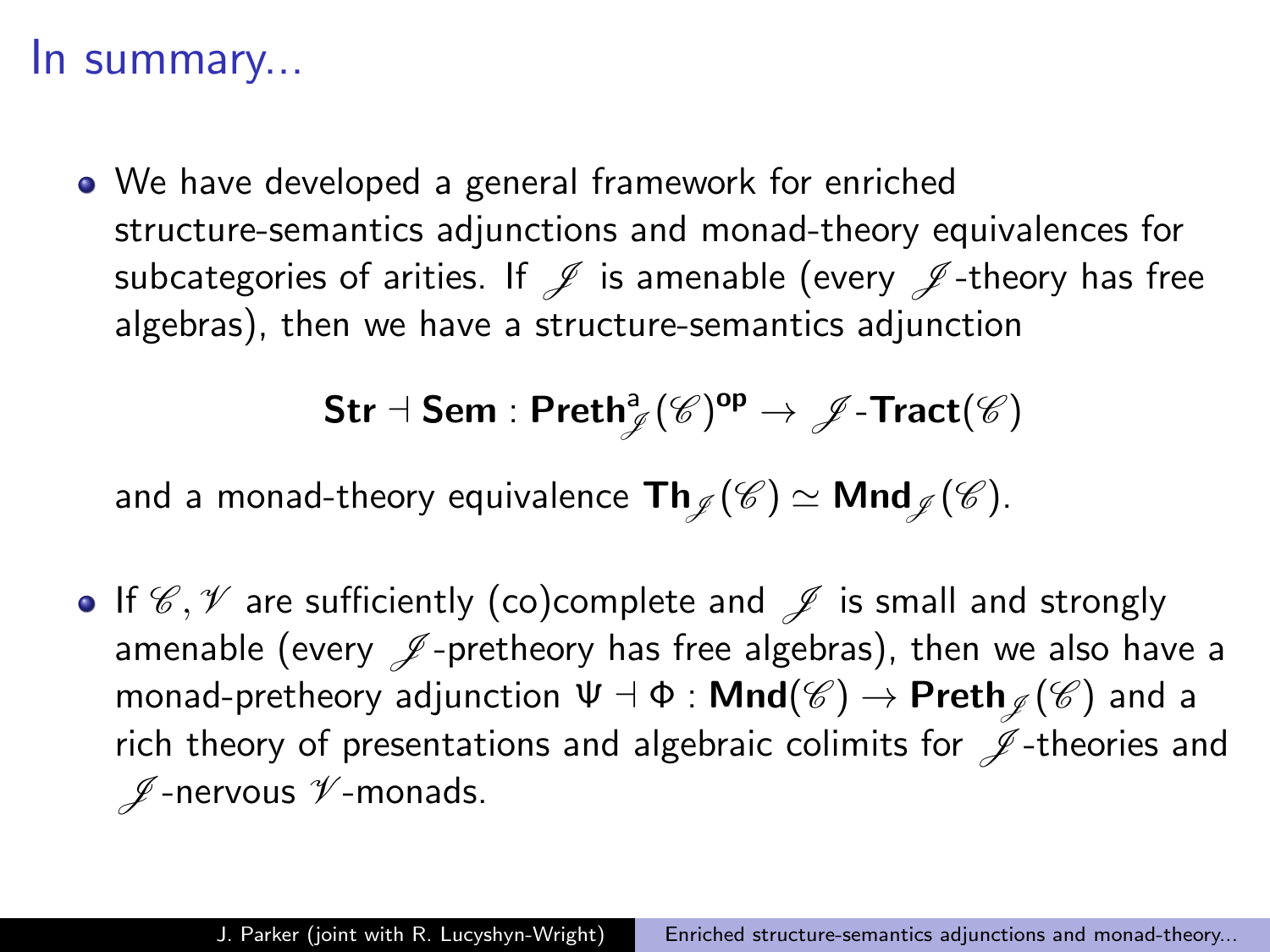#### In summary...

- Many previously studied subcategories of arities are (strongly) amenable, from which we obtain many of the enriched structure-semantics adjunctions and monad-theory equivalences already established in the literature.
- $\bullet$  Every small subcategory of arities in a  $\mathscr V$ -sketchable  $\mathscr V$ -category  $\mathscr C$ over a locally bounded closed category  $\mathscr V$  is strongly amenable; in particular, we may take  $\mathscr{C} = \mathscr{V}$  itself. Examples of such  $\mathscr{V}$  include many convenient categories of spaces.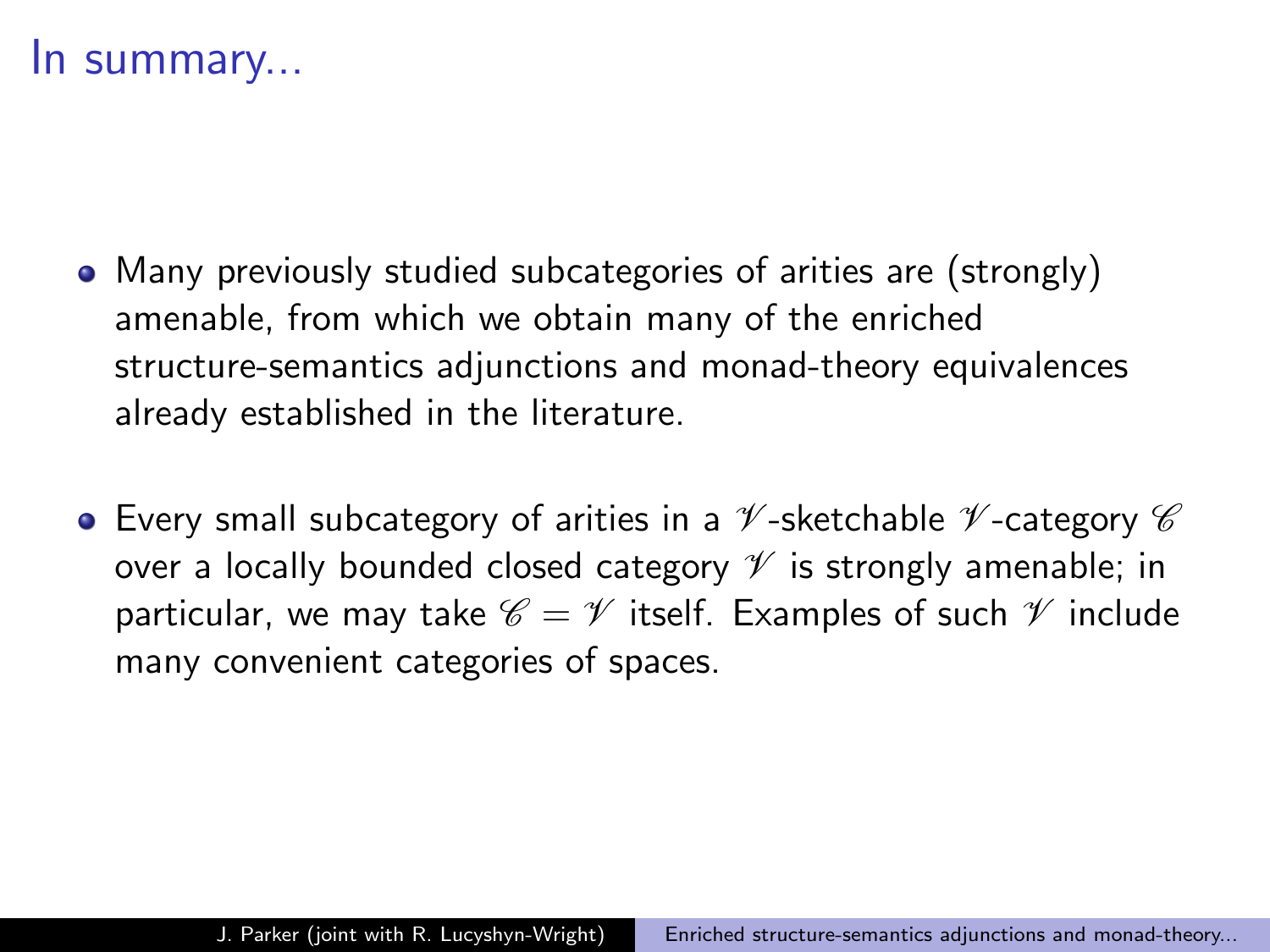#### Thank you!

#### E-mail: parkerj@brandonu.ca Website: www.jasonparkermath.com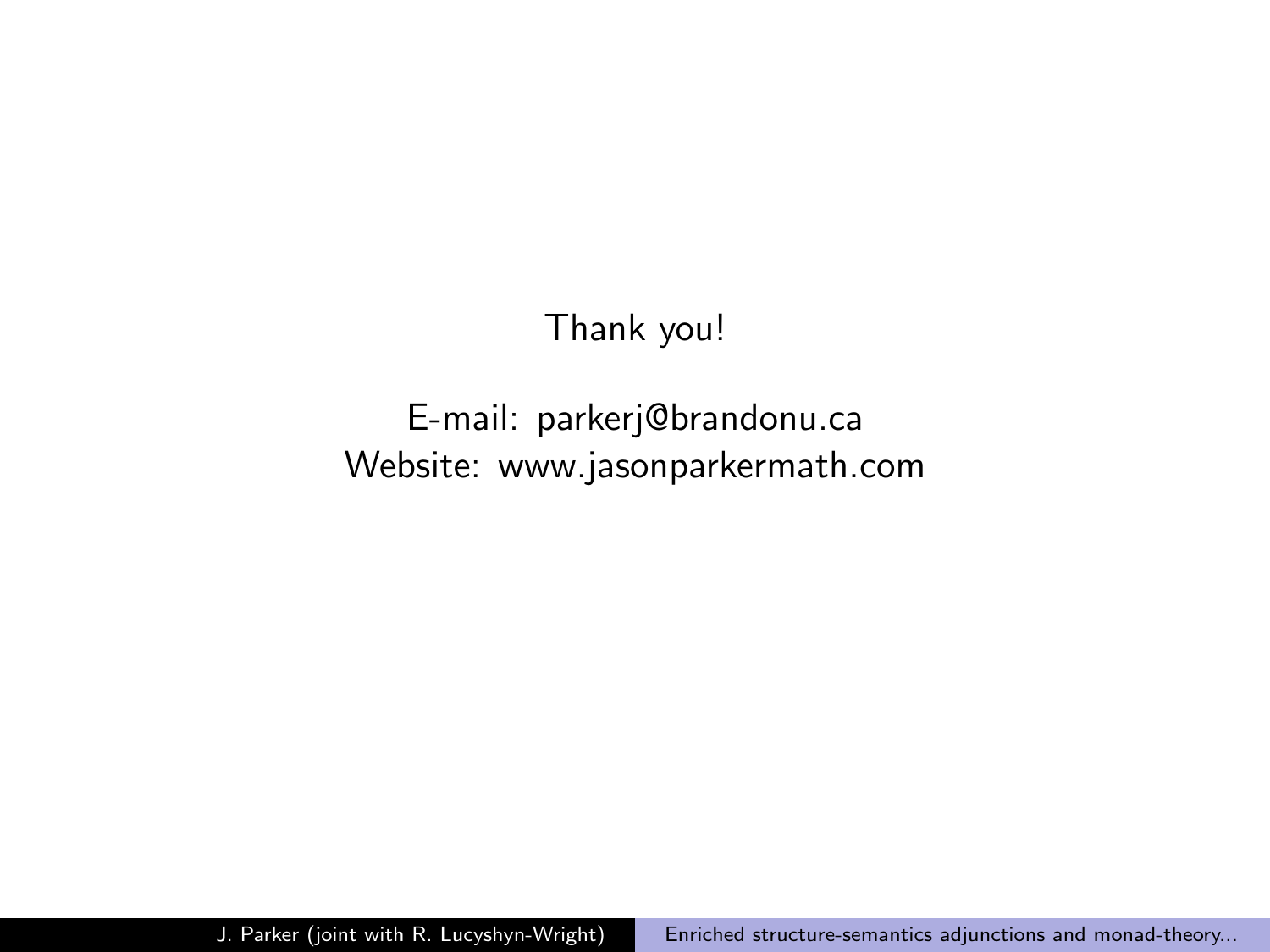### References I

- <span id="page-25-4"></span>[1] John C. Baez and Alexander E. Hoffnung, Convenient categories of smooth spaces, Trans. Amer. Math. Soc. 363 (2011), no. 11, 5789–5825.
- <span id="page-25-1"></span>[2] John Bourke and Richard Garner, Monads and theories, Adv. Math. 351 (2019), 1024–1071.
- <span id="page-25-2"></span>[3] Yves Diers, Foncteur pleinement fidéle dense classant les algébres, Cahiers Topologie Géom. Différentielle Catég. 17 (1976), no. 2, 171–186.
- <span id="page-25-0"></span>[4] Eduardo J. Dubuc, Enriched semantics-structure (meta) adjointness, Rev. Un. Mat. Argentina 25 (1970/71), 5–26.

<span id="page-25-3"></span>[5] Johnston Concrete quasitopoi, Applications of sheaves, Lecture Notes in Math., vol. 753, Springer, Berlin, 1979, pp. 239–254.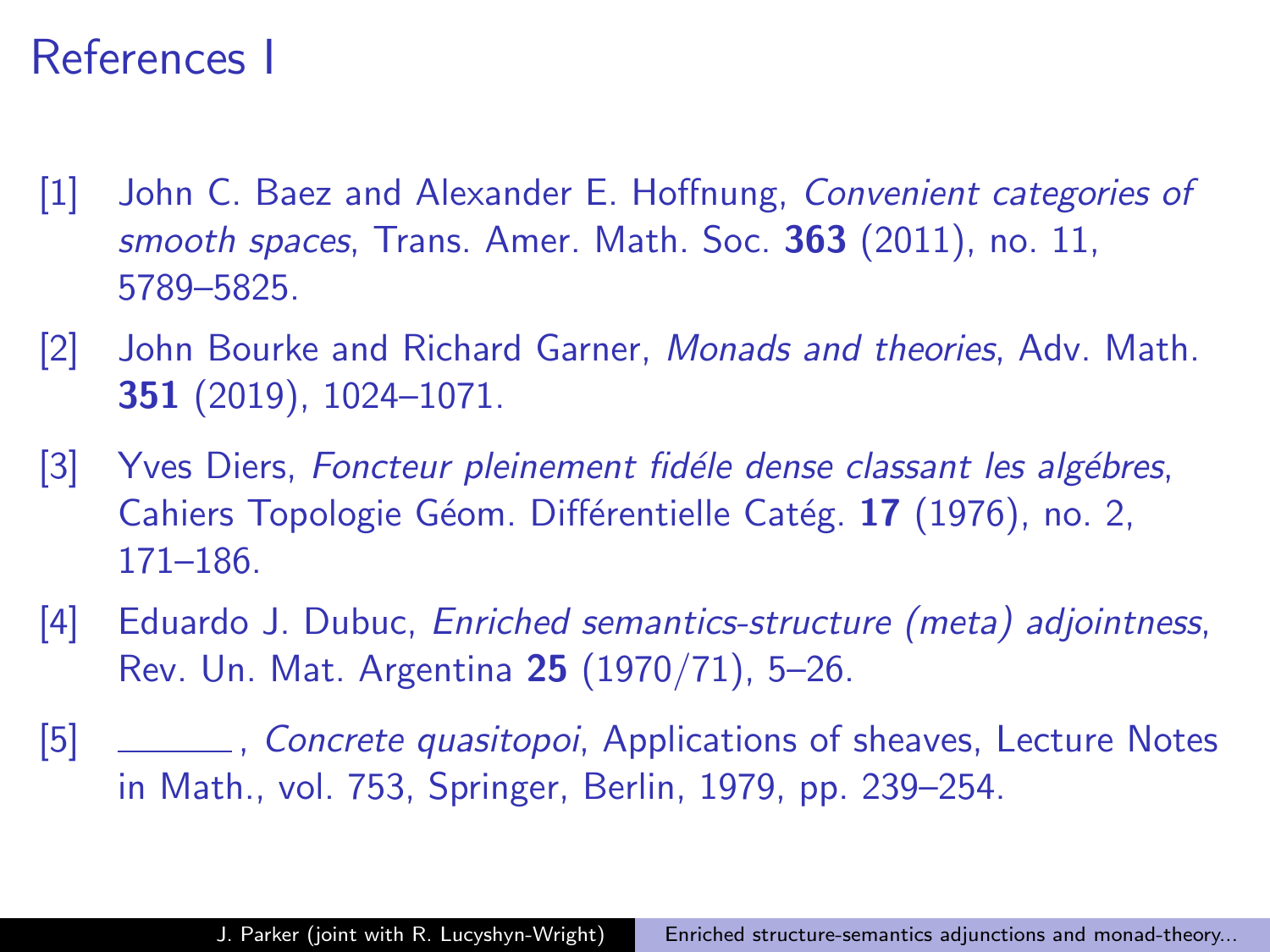# References II

- <span id="page-26-4"></span>[6] G. M. Kelly, Structures defined by finite limits in the enriched context I, Cahiers Topologie Géom. Différentielle Catég. 23 (1982), no. 1,  $3 - 42$ .
- <span id="page-26-0"></span>[7] F. William Lawvere, Functorial semantics of algebraic theories and some algebraic problems in the context of functorial semantics of algebraic theories, Repr. Theory Appl. Categ. (2004), no. 5, 1–121.
- <span id="page-26-1"></span>[8] F. E. J. Linton, An outline of functorial semantics, Sem. on Triples and Categorical Homology Theory (ETH, Zürich, 1966/67), Springer, Berlin, 1969, pp. 7–52.
- <span id="page-26-3"></span>[9] Rory B. B. Lucyshyn-Wright, Enriched factorization systems, Theory Appl. Categ. 29 (2014), No. 18, 475–495.

<span id="page-26-2"></span>[10] \_\_\_\_\_\_\_, Enriched algebraic theories and monads for a system of arities, Theory Appl. Categ. 31 (2016), No. 5, 101–137.